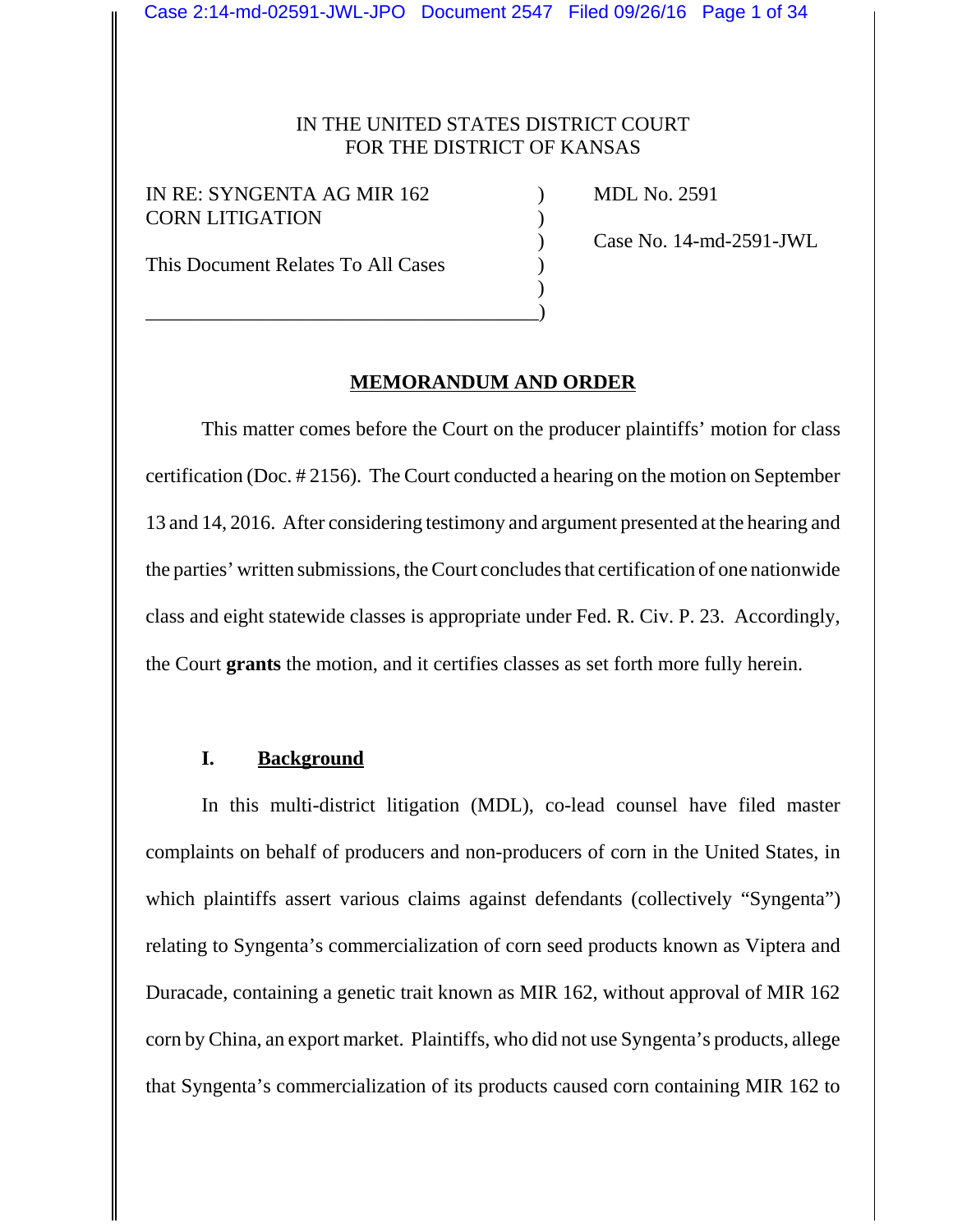be commingled throughout the corn supply in the United States; that China rejected imports of all corn from the United States because of the presence of MIR 162; that such rejection caused corn prices to drop in the United States; and that plaintiffs were harmed by that market effect. Plaintiffs assert claims under the federal Lanham Act and various state-law claims.

By the present motion, producer plaintiffs seek certification of a nationwide class to pursue the Lanham Act claims; and certification of eight statewide classes (consisting of producers in Arkansas, Illinois, Iowa, Kansas, Missouri, Nebraska, Ohio, and South Dakota) to pursue negligence claims, as well as tortious interference claims in the case of the Arkansas and Missouri classes, and statutory consumer protection claims in the case of the Illinois and Nebraska classes. Plaintiffs also seek appointment of class counsel. Syngenta opposes certification of these classes. Certification is also opposed by a group of plaintiffs in eight cases in the MDL ("the Phipps plaintiffs"). Plaintiffs, Syngenta, and the Phipps plaintiffs submitted expert reports in support of their briefs on the motion. At the hearing, the Court heard testimony from plaintiffs' experts on crossexamination by Syngenta and re-direct examination by plaintiffs.<sup>1</sup>

### **II. Class Definition and Ascertainability**

The Court begins its analysis with the class definitions proposed by plaintiffs.

<sup>1</sup> Plaintiffs chose not to cross-examine Syngenta's experts at the hearing.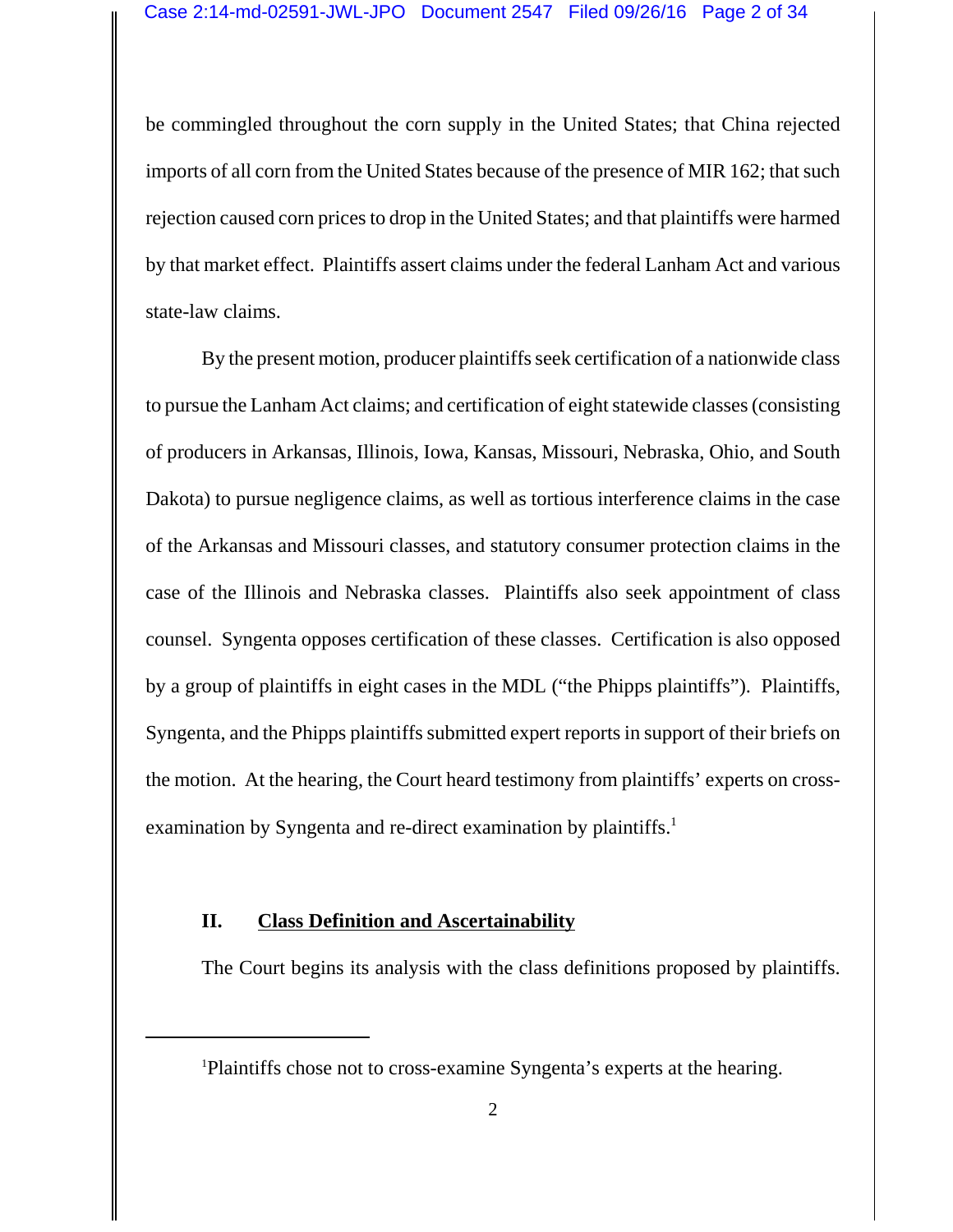The Court has noted that "[d]efining the class is of critical importance because it identifies the persons (1) entitled to relief, (2) bound by a final judgment, and (3) entitled under Rule 23(c)(2) to the best notice practicable in a Rule 23(b)(3) action." *See In re Urethane Antitrust Litig.*, 237 F.R.D. 440, 444 (D. Kan. 2006) (Lungstrum, J.) (internal quotations omitted) (quoting *Manual for Complex Litig.* § 21.222, at 270 (4th ed. 2005)), *aff'd*, 768 F.3d 1245 (10th Cir. 2014). "The definition must be precise, objective, and presently ascertainable." *See id.* at 445 (quoting *Manual for Complex Litig.* § 221.222, at 270).

In their class action master complaint, plaintiffs have defined the classes to consist of all corn producers in the United States (in the case of the nationwide class) or in a particular state (in the case of the statewide classes) who "priced their corn for sale after November 18, 2013," excluding Court personnel, Syngenta personnel, and government entities. In their motion for certification, plaintiffs have further modified the class definitions by excluding producers who purchased Viptera or Duracade seeds (from Syngenta or any other source),<sup>2</sup> and by excluding all producers who filed suit in Minnesota state court on or before June 15, 2016, and who are represented by attorneys who executed a joint prosecution agreement with plaintiffs' co-lead counsel.

<sup>2</sup> In the complaint, plaintiffs excluded from the statewide classes producers who had purchased Viptera or Duracade from Syngenta or a Syngenta-licensed dealer and who had signed a stewardship agreement with Syngenta.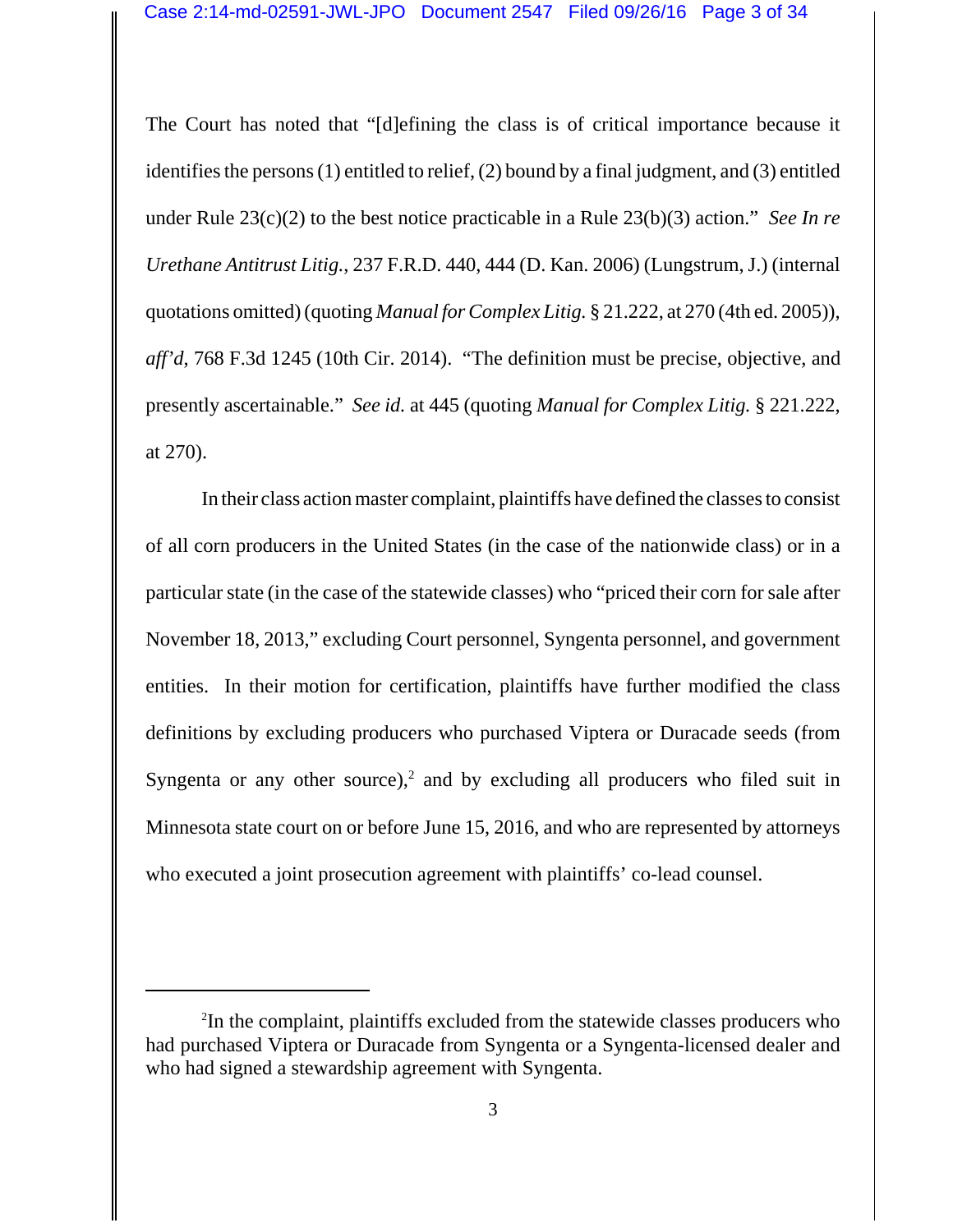Syngenta argues that membership in the classes is not sufficiently ascertainable.<sup>3</sup> Although the Tenth Circuit has not discussed an ascertainability requirement, most of the other circuit courts have imposed such a requirement, by which the proposed class must be readily identifiable. *See Sandusky Wellness Center, LLC v. Medtox Scientific, Inc.*, 821 F.3d 992, 995 (8th Cir. 2016) (citing cases). A few circuit courts have applied a stricter standard of ascertainability, by which the plaintiff must show not only that the class is defined by reference to objective criteria, but also that class members may be determined in an economical and "administratively feasible manner," such that "class members can be identified without extensive and individualized fact-finding or minitrials." *See Carrera v. Bayer Corp.*, 727 F.3d 300, 307 (3d Cir. 2013) (internal quotations omitted); *see also Brecher v. Republic of Argentina*, 806 F.3d 22, 24 (2d Cir. 2015) (applying similar standard); *Karhu v. Vital Pharmaceuticals, Inc.*, 621 F. App'x 945, 947 (11th Cir. 2015) (applying similar standard). Other courts have criticized and rejected such a heightened standard for ascertainability. *See Mullins v. Direct Digital, LLC*, 795 F.3d 654, 659-72 (7th Cir. 2015), *cert. denied*, 136 S. Ct. 1161 (2016); *Sandusky Wellness Center*, 821 F.3d at 996 (discussing *Carrera* and the criticism of that standard in *Mullins*, and declining to adopt a heightened standard of ascertainability);

<sup>&</sup>lt;sup>3</sup>Plaintiffs did address the requirement of ascertainability in their opening brief (albeit in a footnote), and Syngenta had the opportunity at the hearing to respond to any argument raised by plaintiffs in their reply brief; thus, the Court rejects Syngenta's argument that the entire motion should be denied on the basis that plaintiffs' waived any argument on the issue of ascertainability.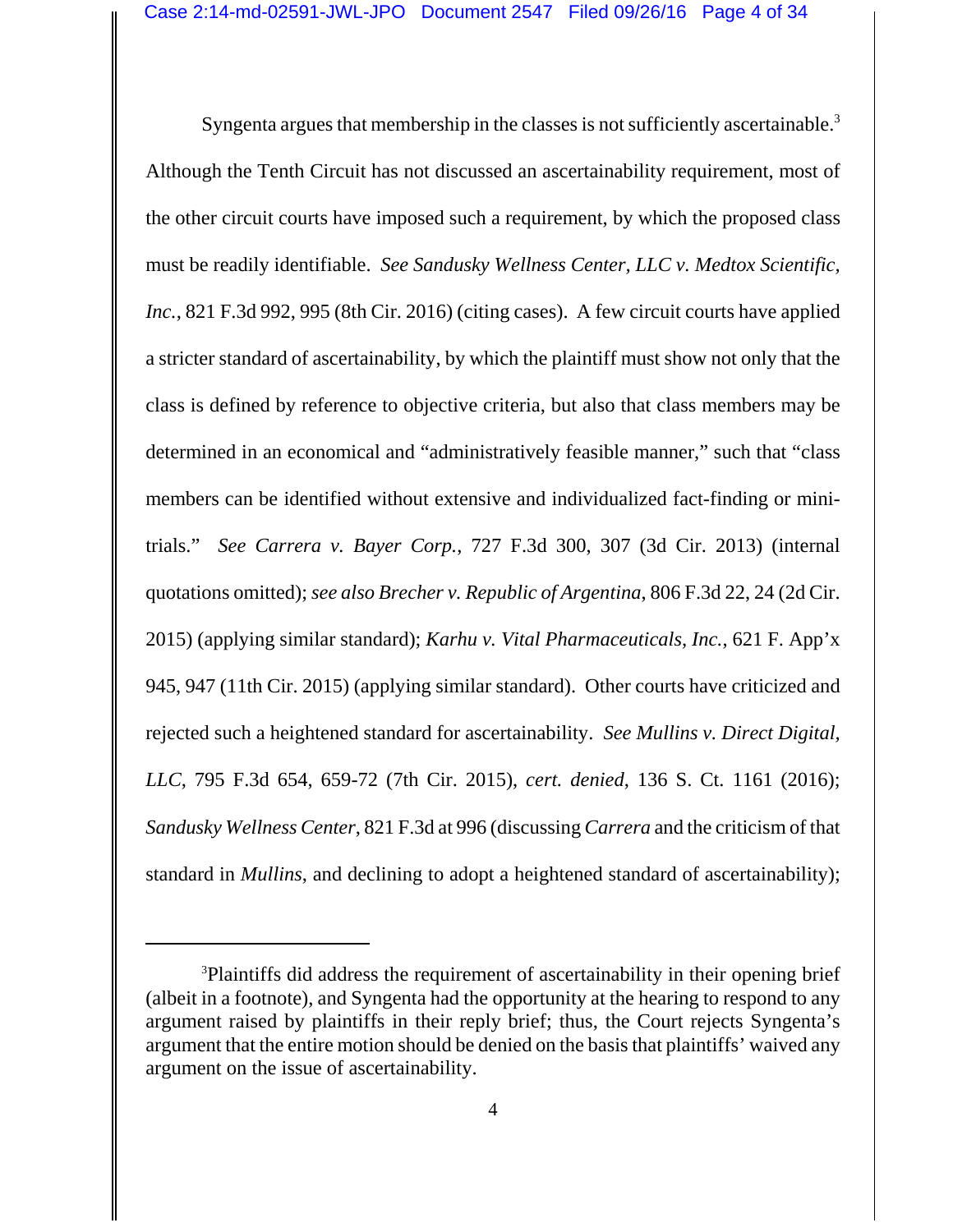*Rikos v. Procter & Gamble Co.*, 799 F.3d 497, 525 (6th Cir. 2015) ("We see no reason to follow *Carrera*, particularly given the strong criticism it has attracted from other courts."), *cert. denied*, 136 S. Ct. 1493 (2016).

In *Mullins*, the Seventh Circuit endorsed the "weak" version of ascertainability, under which the class definition must not be too vague, the class must not be defined by subjective criteria, and the class must not be defined in terms of success on the merits. *See Mullins*, 795 F.3d at 659-60. The court rejected the Third Circuit's stricter standard from *Carrera* that requires an administratively feasible mechanism for identifying class members, particularly to the extent that that standard does not allow for selfidentification as a class member (for instance, by affidavit). *See id.* at 662. The Seventh Circuit concluded that the stricter version of ascertainability does not further any interest not already protected by Rule 23's explicit requirements, as any concern about administrative convenience is more properly addressed in the context of Rule 23(b)(3)'s requirement that a class action be superior to other methods of adjudication. *See id.* at 662-65. The Seventh Circuit also concluded that a higher standard is not necessary to prevent unfairness to absent class members, as Rule 23 requires not actual notice to all members but only the best notice practicable; that the risk of fraudulent claims is low; and that the lower standard does not deny the defendant due process. *See id.* at 665-72.4

<sup>4</sup> In rejecting the due process rationale, the Seventh Circuit cited to *In re Urethane Antitrust Litig.*, 768 F.3d 1245 (10th Cir. 2014), in which the Tenth Circuit rejected a Seventh Amendment challenge to allocation on the basis that the defendant does not (continued...)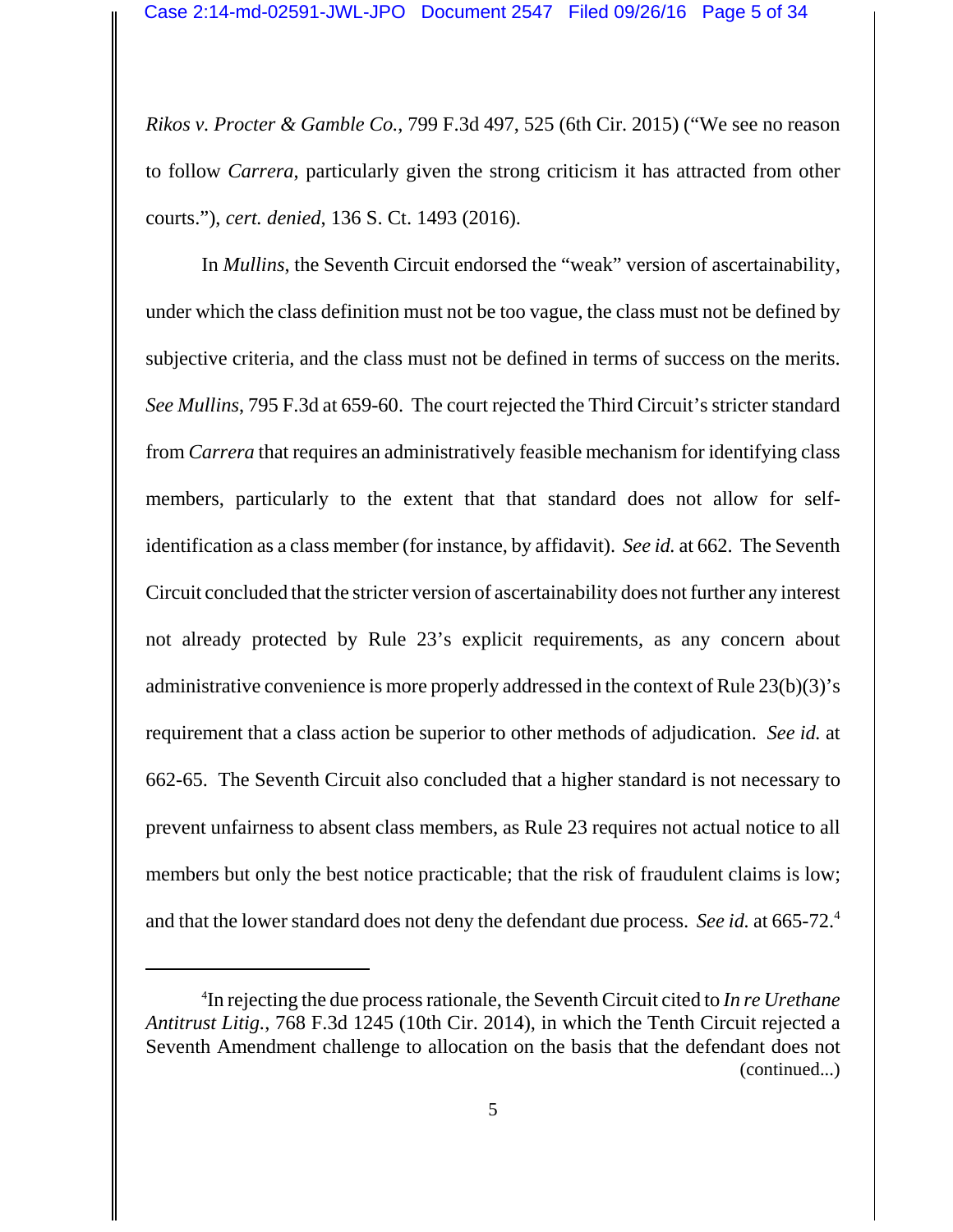The Court is persuaded by the thorough and well-reasoned analysis of the Seventh Circuit in *Mullins*. Thus, it declines Syngenta's invitation to apply a standard—one not adopted by the Tenth Circuit—that would preclude certification without a showing that class members may be determined in an administratively feasible manner.

The Court concludes that the proposed class definitions are properly based on objective criteria and are not impermissibly vague. Syngenta takes issue with the class definitions' requirement that the corn have been "priced" after November 18, 2013. Syngenta argues that the term "priced", without further definition, is too vague, particularly in light of the different types of possible sale contracts. The Court rejects this argument, and it concludes that the term "priced" is reasonably and properly understood to refer to the date on which the price for particular corn is agreed upon by the parties to the sale. The Court also rejects Syngenta's argument that determination of the date on which a producer priced its corn would require cumbersome individual inquiries in light of the possible types of contracts and producers' incomplete records or faulty memories (to the extent that such difficulty may bear on the superiority inquiry). As plaintiffs point out, a producer need only establish a single sale after November 18, 2013, to show membership in the class, and corn purchasers are generally required to keep records of contracts. To the extent necessary, a producer may be able to establish

<sup>4</sup> (...continued)

have an interest in the method of distributing aggregate damages. *See Mullins*, 795 F.3d at 670 (citing *Urethane*, 768 F.3d at 1269).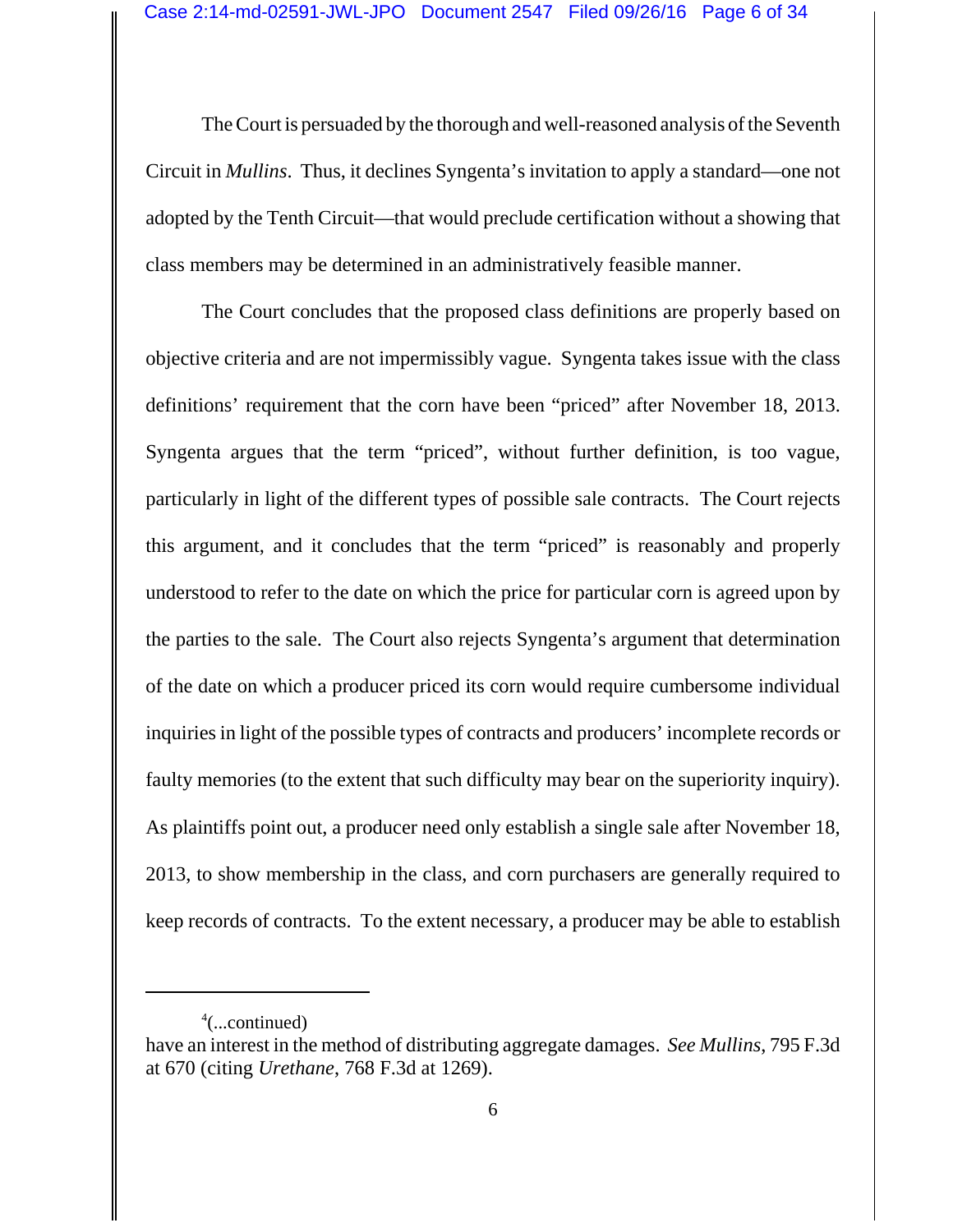membership in the class properly by affidavit. The Court is not persuaded that the determination concerning whether a producer "priced" any corn after the relevant date will be particularly onerous.

Syngenta also challenges the definitions' use of the term "producer". In their complaint, plaintiffs have defined that term as follows:

"Producer" is defined as an owner, operator, landlord, waterlord, tenant, or sharecropper, who shares in the risk of producing corn and who is entitled to share in the corn crop available for marketing from the farm, as reflected in FSA Form 578. A landlord who receives only a fixed cash amount for renting the land that does not vary with the size of, or pricing for, the crop is not a Producer.

Syngenta argues that a determination of who actually shares in the risk and crop for any particular farm would require an individual inquiry in light of the different possible ownership arrangements, as shown by discovery of some individual plaintiffs. In their reply brief and at the hearing, however, plaintiffs clarified that their proposed definitions turn entirely on the identification of producers on the USDA's Farm Service Agency (FSA) Form 578. With that clarification and modification, the Court agrees that the proposed definitions are sufficiently objective and definite with respect to the requirement that the class member be a "producer". *See Davoll v. Webb*, 194 F.3d 1116, 1147 (10th Cir. 1999) ("If the court finds that the proposed definition is not sufficiently definite, it may modify the definition instead of dismissing the proposed action."). Syngenta complains that discovery has revealed that some Form 578s are not accurate with respect to the actual ownership situation. Use of the form, however, provides a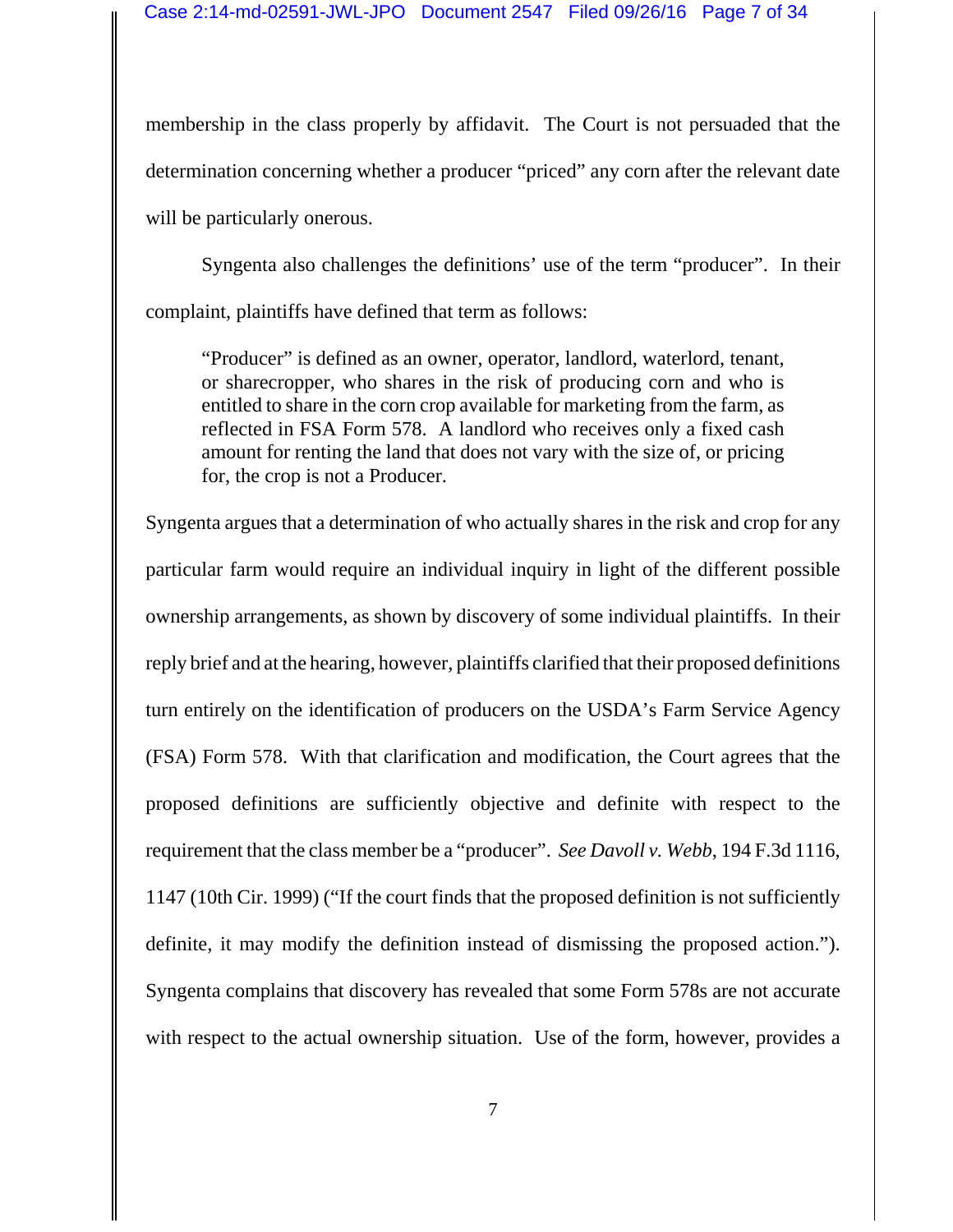reasonably reliable and objective method of identifying corn producers in this country. Syngenta also complains that some farmers are not required to submit such forms. Again, however, reliance on the form is reasonable, and Syngenta has not explained how the failure to capture every injured party within a definition dooms class certification. Any injured party not included in the class remains free to pursue its own action against Syngenta.

Finally, Syngenta complains that the proposed classes are overbroad because they may include some producers who did not actually suffer injury. Syngenta relies on caselaw stating that if "a class is defined so broadly as to include a great number of members who for some reason could not have been harmed by the defendant's allegedly unlawful conduct, the class is defined too broadly to permit certification." *See Messner v. Northshore Univ. HealthSystem*, 669 F.3d 802, 824 (7th Cir. 2012). Syngenta argues that some producers may not have been injured by a drop in central market prices because of local pricing, or because they sold specialty corn, or because they benefitted by selling other crops or in feeding livestock. Those are merits-based defenses, however, and there is no basis to conclude that a "great number" of members *could not have been harmed* as alleged by plaintiffs. *See id.* ("critical" distinction is that "if a proposed class consists largely (or entirely, for that matter) of members who are ultimately shown to have suffered no harm, that may not mean that the class was improperly certified but only that the class failed to meet its burden of proof on the merits"). Syngenta also notes that the exclusion of "purchasers" of Viptera and Duracade allows for the inclusion in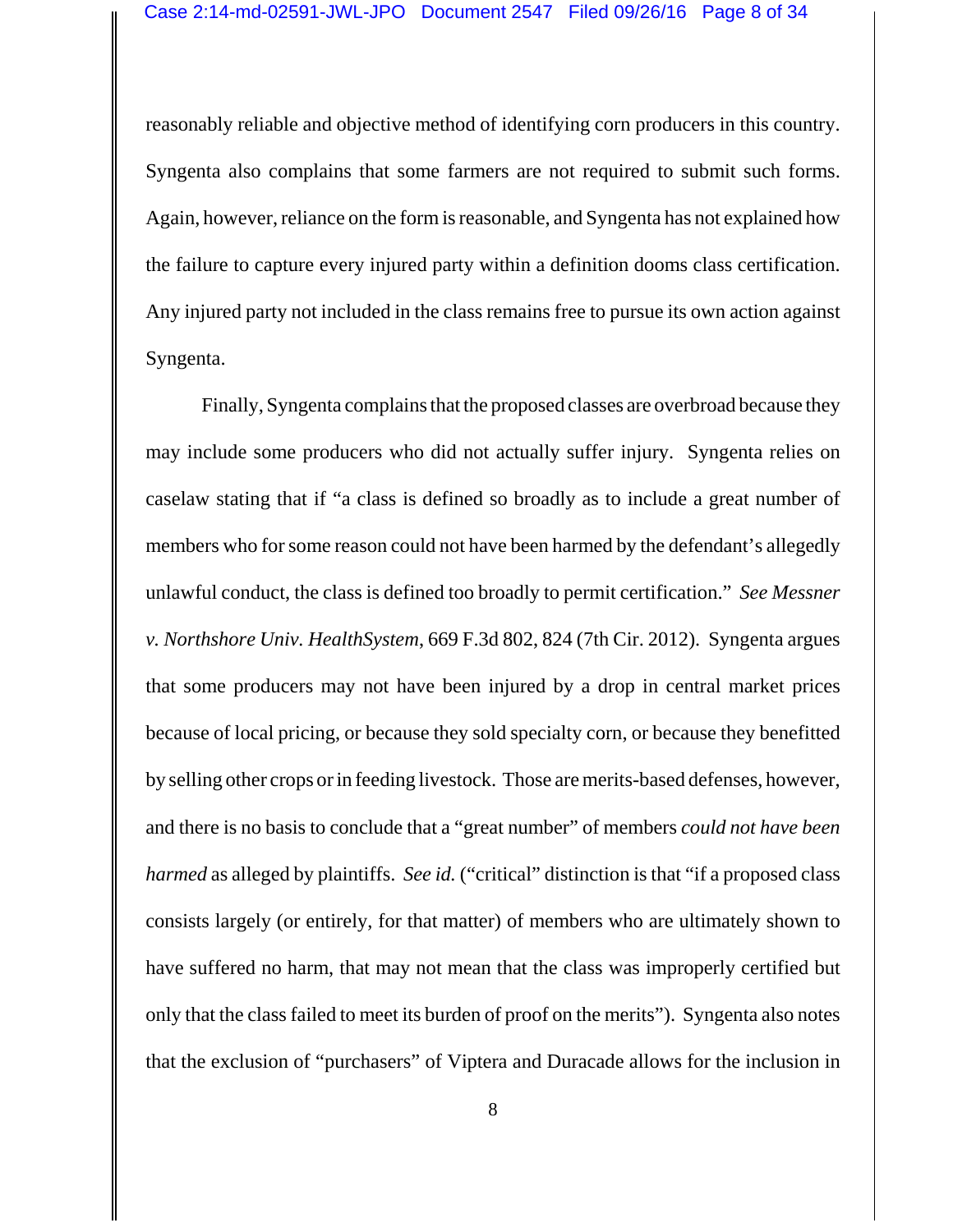the class of non-purchaser users of those products. Syngenta has not provided any evidence of such users, however, and there is no basis to conclude that the definitions include a "great number" of such farmers. Indeed, under Tenth Circuit law, the possibility or even inevitability that the class will include members not injured by the defendant's conduct does not preclude class certification. *See Kohen v. Pacific Inv. Mgmt. Co. LLC*, 571 F.3d 672, 677 (10th Cir. 2009).<sup>5</sup>

In summary, plaintiffs' class definitions (as modified herein) are sufficiently definite and objective, and the Court rejects Syngenta's arguments that membership is not properly ascertainable. Thus, the Court finds that plaintiffs have met any requirements for certification relating to class definition and ascertainability.

### **III. Rule 23(a) Requirements**

"[A] party seeking to maintain a class action must affirmatively demonstrate his compliance with Rule 23." *See Comcast Corp. v. Behrend*, 133 S. Ct. 1426, 1432 (2013) (internal quotation omitted). Rule  $23(a)$  contains the following four prerequisites: "(1) the class is so numerous that joinder of all members is impracticable; (2) there are questions of law or fact common to the class; (3) the claims or defenses of the

<sup>5</sup> Syngenta has not argued that the class definitions are improper or that membership is not ascertainable with respect to the exclusions for Court personnel, Syngenta personnel, and certain plaintiffs in Minnesota state court, or that the purchasers of Viptera and Duracade are not readily identifiable, and the Court finds that the classes are properly defined with respect to such exclusions.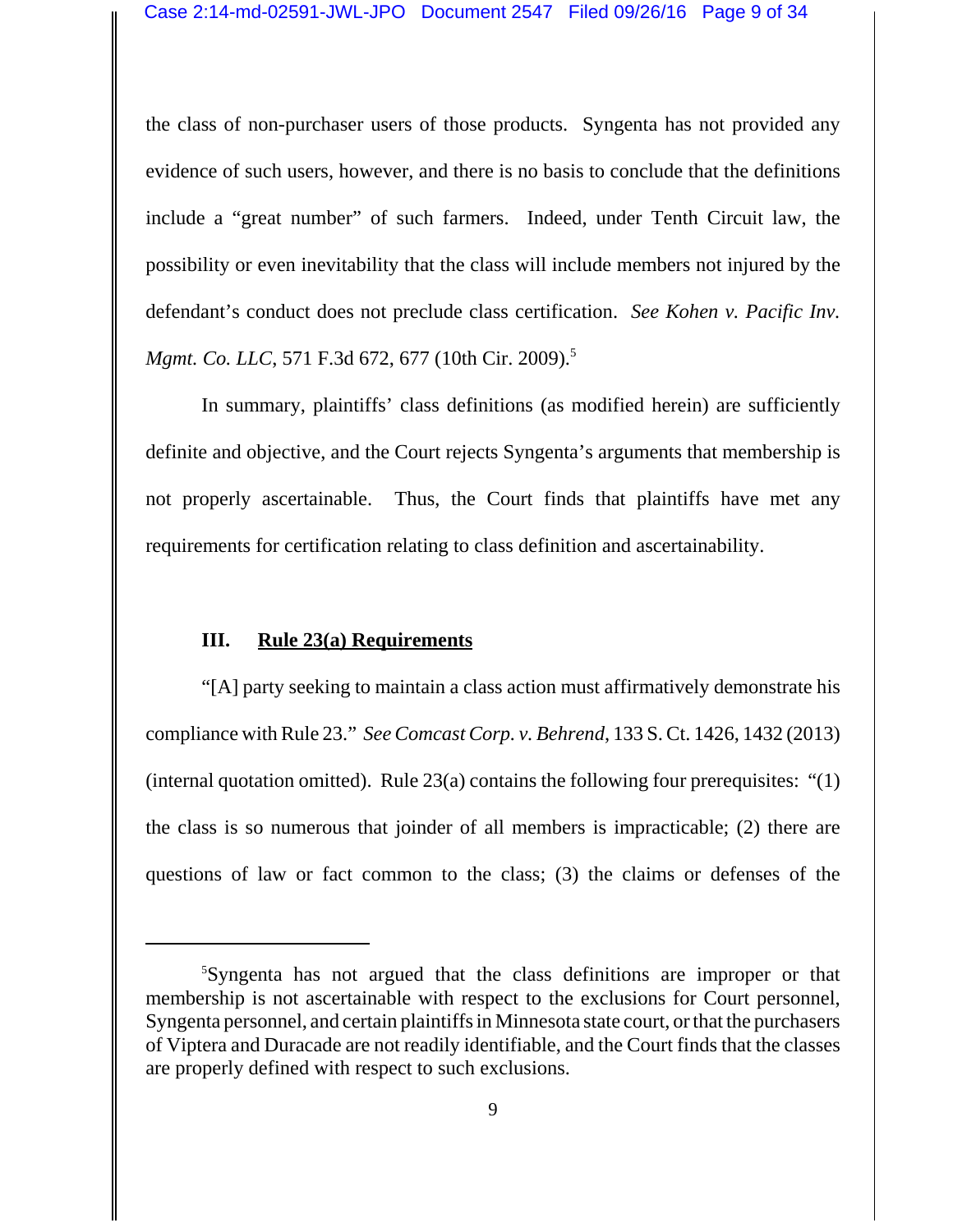representative parties are typical of the claims or defenses of the class; and (4) the representative parties will fairly and adequately protect the interests of the class." *See* Fed. R. Civ. P. 23(a). Neither Syngenta nor the Phipps plaintiffs challenge certification based on these factors,<sup>6</sup> and the Court finds that all of the requirements of Rule 23(a) are satisfied here.

First, plaintiff has provided statistics showing that there are thousands of corn farms in each of the eight states for which statewide classes are proposed, and even after excluding Viptera and Duracade purchasers (based on Syngenta's records) and certain Minnesota state-court plaintiffs, each class would still have thousands of members (with the exception of the Arkansas class, which would have over 600 members). Thus, in the case of each proposed class, joinder of so many members in a single suit would be impracticable, and the Court thus finds the requisite numerosity here.

Second, the Court finds that there are questions of law or fact common to the classes. For purposes of Rule 23(a)(2), even a single common question suffices. *See Wal-Mart Stores, Inc. v. Dukes*, 564 U.S. 338, 359 (2011). In this case, there are a great number of common questions of fact or law, including but not limited to the following: Syngenta's acts and knowledge in commercializing these products; Syngenta's duty of care with respect to that commercialization, and whether Syngenta breached that duty

<sup>6</sup> Syngenta's brief contains language suggesting that commonality and typicality are not satisfied here, but in each case, Syngenta's argument is based on a lack of predominance, which the Court addresses below under Rule 23(b).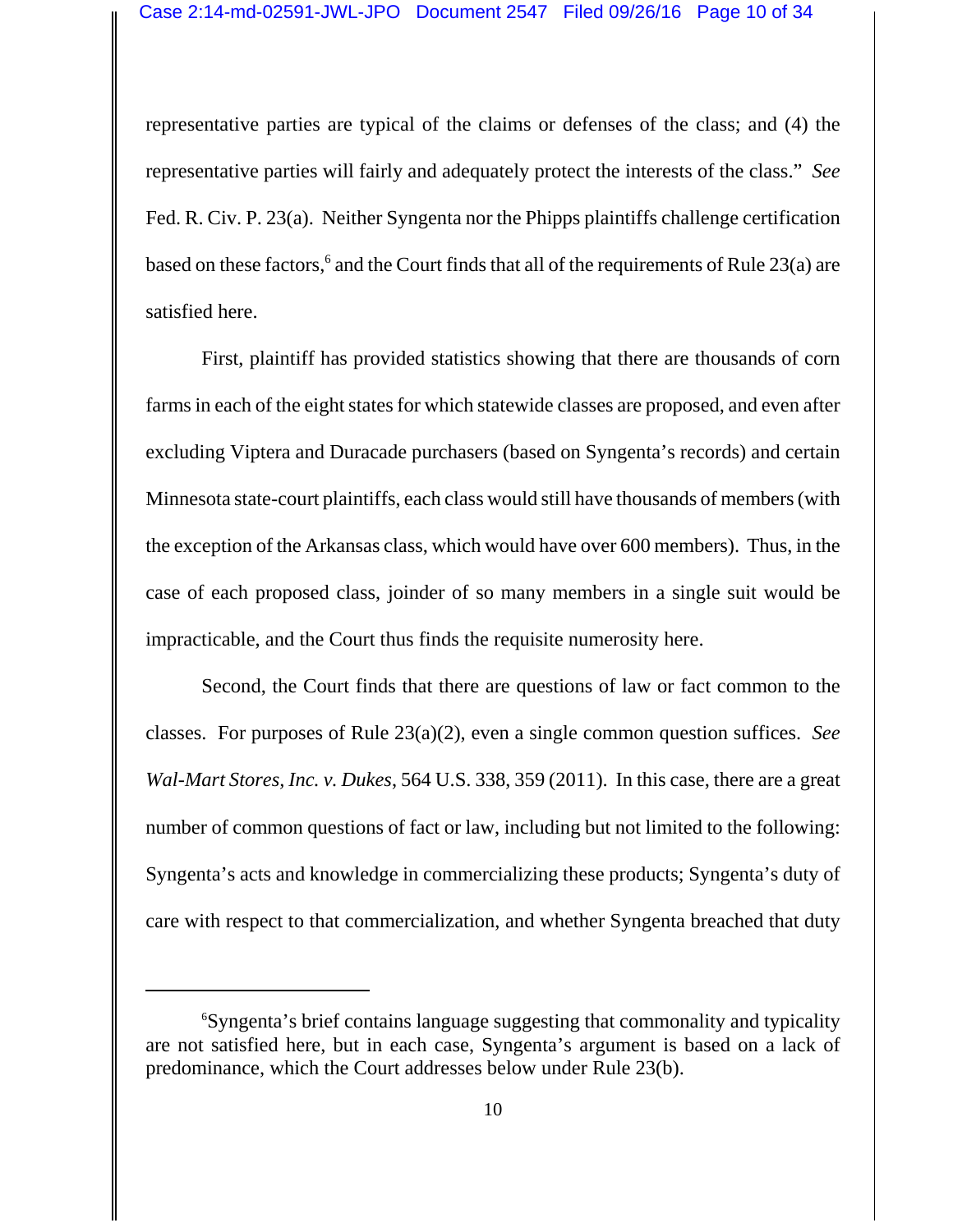(in the case of the negligence claims); Syngenta's representations and whether those representations were false or misleading (in the case of the statutory claims); whether Syngenta intentionally interfered with corn producers' business expectancies (in the case of the tortious interference claims); China's rejection of corn from the United States, and whether Syngenta's actions caused or contributed to that rejection; the importance of China as an export market; and the effect of China's rejection on the corn market in the United States. Essentially, anything concerning Syngenta's actions and the general effects of those actions presents a common question that will be addressed and answered by common proof.

Third, all of the class members are alleged to have suffered the same injury (lower corn prices from a depressed market) resulting from the same conduct. Thus, the Court finds that the claims of the class representatives are typical of the claims of the class.

Fourth, the Court finds that the requirement of adequacy of representation is satisfied in this case. The class representatives' claims are typical, and they have already participated in answering discovery from Syngenta. Syngenta has not suggested any reason why the class representatives lack sufficient incentive to prosecute fully the claims on the behalf of the classes. Moreover, the history of this litigation has demonstrated that proposed class counsel (who are presently co-lead counsel for plaintiffs in the MDL) will diligently and ably prosecute the class claims, and Syngenta has not suggested otherwise.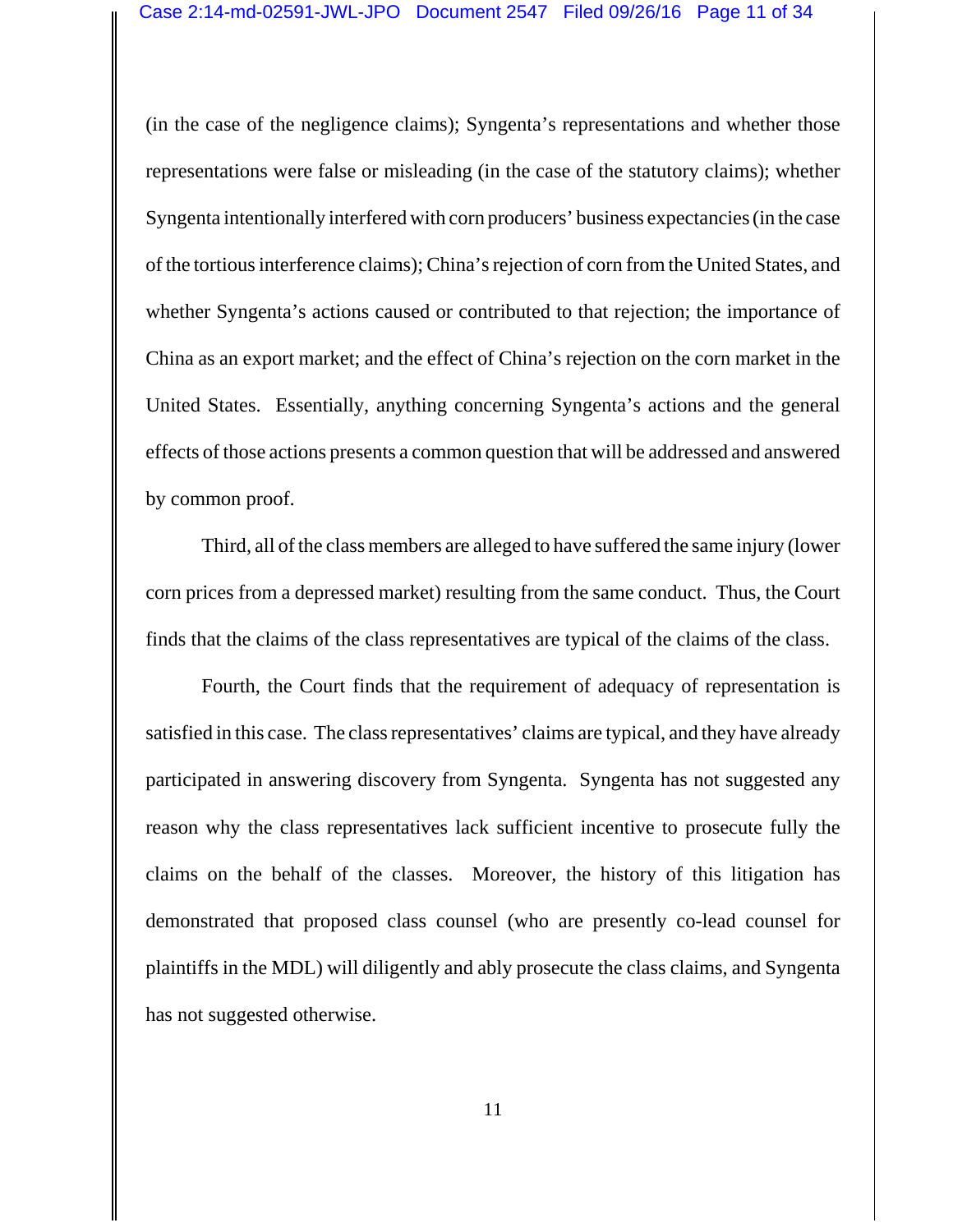# **IV. Rule 23(b) Requirements**

Plaintiffs seek certification pursuant to Fed. R. Civ. P. 23(b)(3), which requires that "the court finds that the questions of law or fact common to class members predominate over any questions affecting only individual members, and that a class action is superior to other available methods for fairly and efficiently adjudicating the controversy." *See id.* The Court addresses those requirements of predominance and superiority in turn.

## *A. Predominance of Common Questions*

The Supreme Court recently explained the predominance inquiry under Rule

 $23(b)(3)$  as follows:

The predominance inquiry tests whether proposed classes are sufficiently cohesive to warrant adjudication by representation. This calls upon courts to give careful scrutiny to the relation between common and individual questions in a case. An individual question is one where members of a proposed class will need to present evidence that varies from member to member, while a common question is one where the same evidence will suffice for each member to make a prima facie showing or the issue is susceptible to generalized, class-wide proof. The predominance inquiry asks whether the common, aggregation-enabling, issues in the case are more prevalent or important than the non-common, aggregation-defeating, individual issues. When one or more of the central issues in the action are common to the class and can be said to predominate, the action may be considered proper under Rule 23(b)(3) even though other important matters will have to be tried separately, such as damages or some affirmative defenses peculiar to some individual class members.

*See Tyson Foods, Inc. v. Bouaphakeo*, 136 S. Ct. 1036, 1045 (2016) (citations and

internal quotations omitted).

As noted above, all plaintiffs allege that the same conduct by Syngenta caused the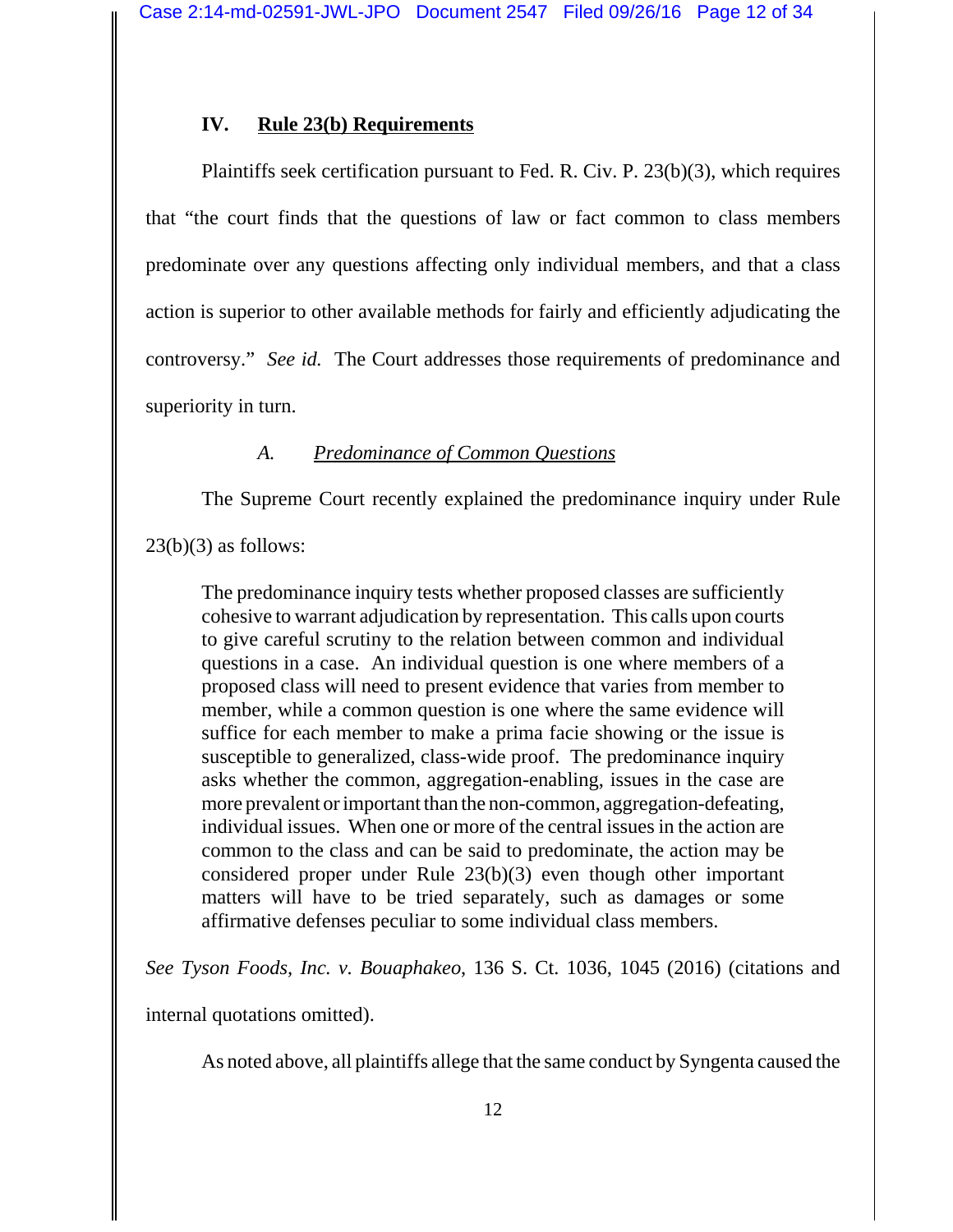same injuries (lower corn prices); thus, this litigation involves a great many common questions, including all issues regarding Syngenta's conduct and the effects of that conduct. Thus, with respect to the Lanham Act and state statutory claims, common issues include Syngenta's representations and whether they were false or misleading. With respect to plaintiffs' negligence claims, common issues include Syngenta's duty of reasonable care, Syngenta's acts in commercializing the products and in seeking approval from China, and whether Syngenta breached its duty of care. With respect to the tortious interference claims, common issues include Syngenta's interference with sales of corn and Syngenta's intent. Common issues relating to causation include the effect of Syngenta's actions on the corn supply, China's rejection of United States corn and the reasons therefor, and the effect on the domestic corn market from China's rejection of corn. Syngenta's defenses relating to its own conduct or to causation also will be the subject of class-wide proof and thus present common issues. Moreover, plaintiffs intend to prove the fact and amount of damage through expert testimony in a class-wide manner, by estimating the per-unit effect on the domestic corn market from China's rejection of corn from the United States. Thus, the common issues in the case are far more prevalent and important than any remaining individual issues, and the Court thus finds that common questions do predominate for purposes of certification under Rule 23(b)(3).

For their primary argument on this issue, Syngenta and the Phipps plaintiffs contend that the fact and amount of damage present individual issues that are so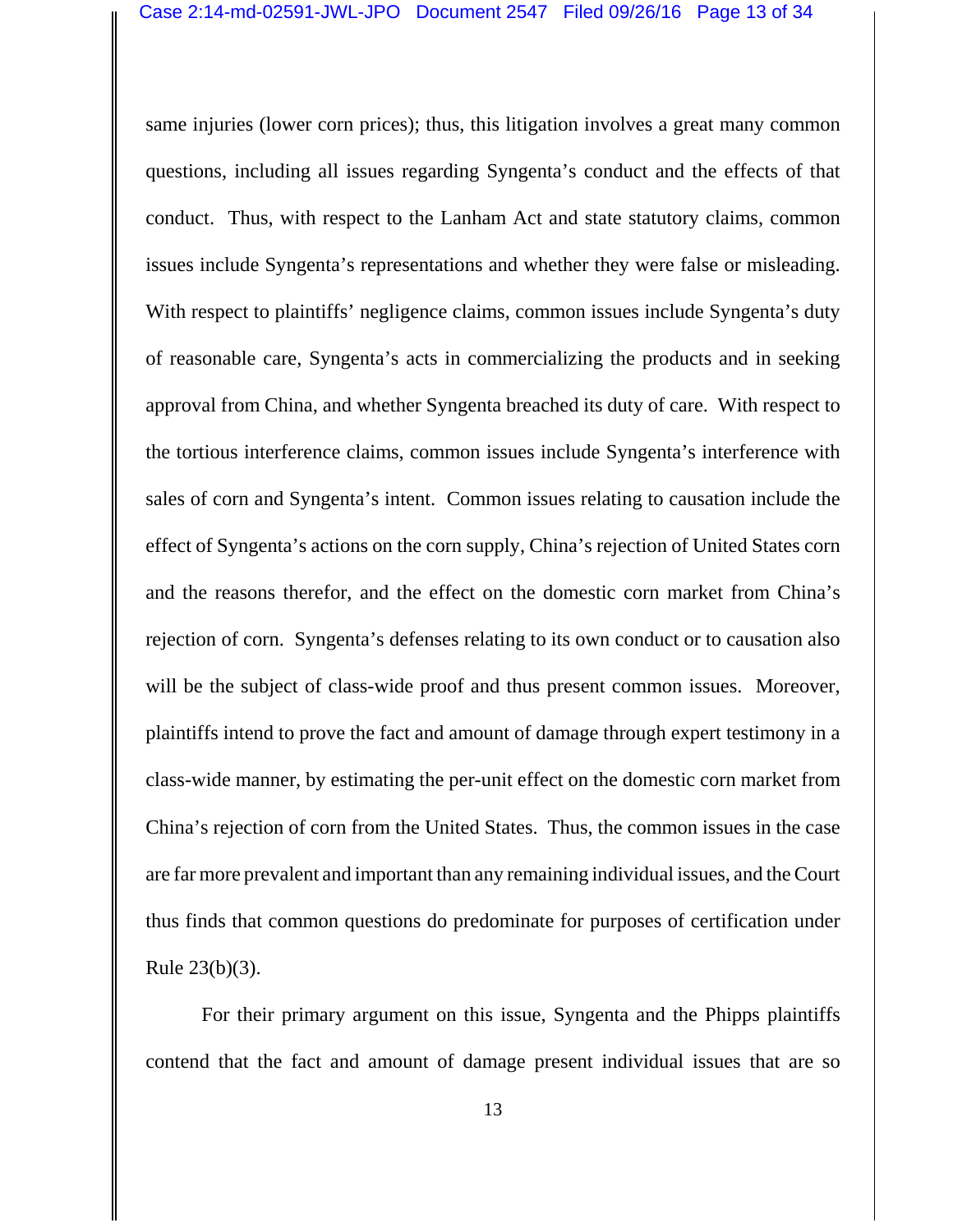important as to defeat predominance. With respect to those elements, plaintiffs' theory is that the decreased demand resulting from China's rejection of corn lowered centralized futures prices for corn on the Chicago Board of Trade (CBOT) commodities market, and that class members suffered injury because of the corresponding decrease in the prices at which they sold their corn. Syngenta and the Phipps plaintiffs and their experts criticize the opinions and analyses of plaintiffs' experts, and they take issue with the conclusion that changes in the CBOT prices are reflected in local prices.

The parties dispute the standard by which the Court should consider the opinions of plaintiffs' experts. Relying on recent Supreme Court cases, Syngenta argues that plaintiffs must prove (and not merely plead or make a *prima facie* case) that the Rule 23 requirements are met, and they argue that the Court must therefore weigh the competing expert opinions (and choose a winner). In *Wal-Mart Stores, Inc. v. Dukes*, 131 S. Ct. 2541 (2011), a case involving a request for certification under Rule 23(b)(2), the Court addressed the standard for satisfying the Rule 23(a) requirements as follows:

Rule 23 does not set forth a mere pleading standard. A party seeking class certification must affirmatively demonstrate his compliance with the Rule—that is, he must be prepared to prove that there are *in fact* sufficiently numerous parties, common questions of law or fact, etc. We recognized in [*General Telephone Co. of Southwest v.*] *Falcon* that sometimes it may be necessary for the court to probe behind the pleadings before coming to rest on the certification question, and that certification is proper only if the trial court is satisfied, after a rigorous analysis, that the prerequisites of Rule 23(a) have been satisfied. Frequently, that rigorous analysis will entail some overlap with the merits of the plaintiff's underlying claim.

*See id.* at 351 (citations and internal quotations omitted). Subsequently, in *Amgen Inc.*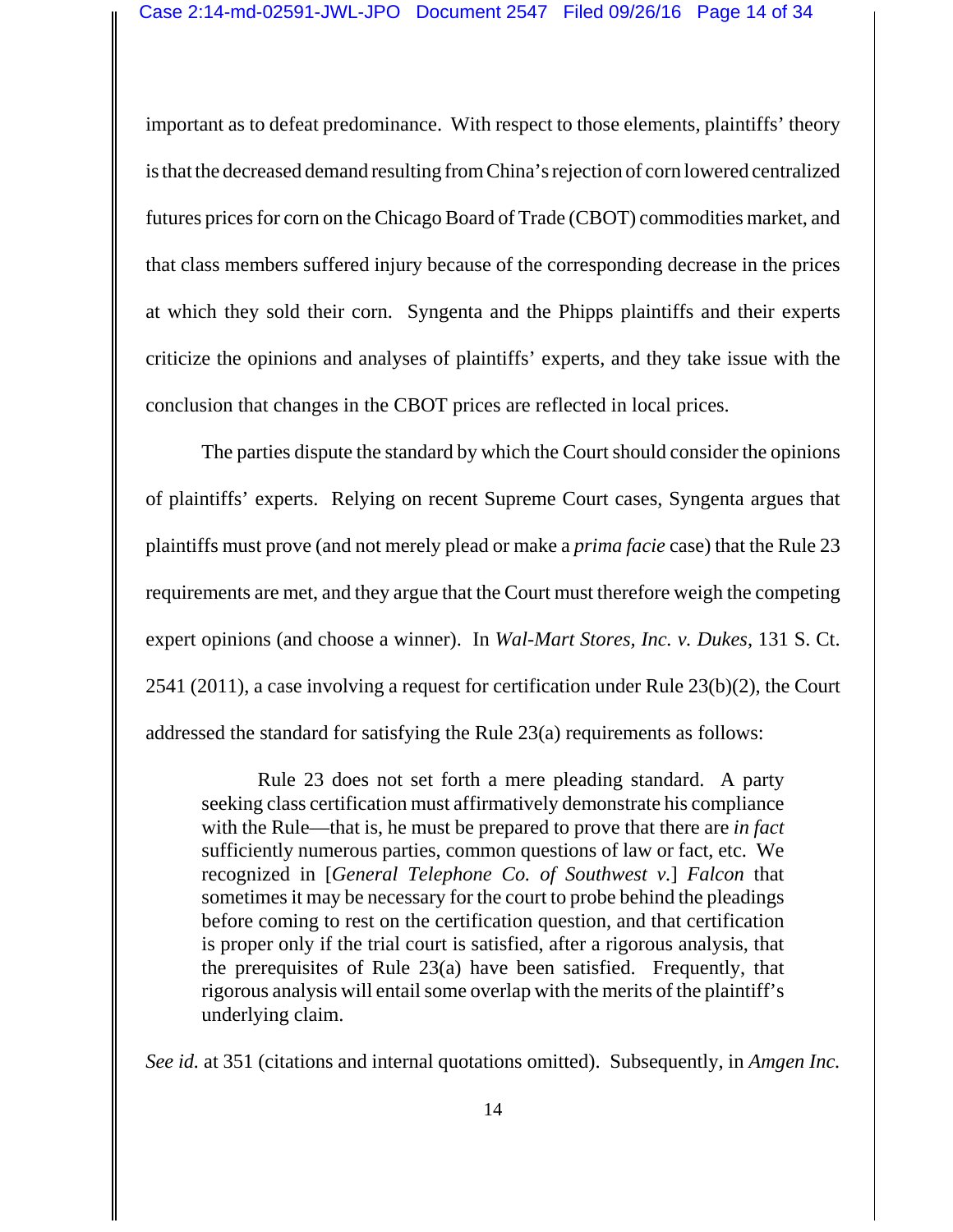*v. Connecticut Retirement Plans and Trust Funds*, 133 S. Ct. 1184 (2013), a case involving certification under Rule 23(b)(3), the Court noted its prior call in *Wal-Mart* for a rigorous class-certification analysis. *See id.* at 1194. It further noted its statement from *Wal-Mart* that such analysis may entail some overlap with the merits of the plaintiff's claim, but the Court made clear that "Rule 23 grants courts no license to engage in freeranging merits inquiries at the certification stage," and that "[m]erits questions may be considered to the extent—but only to the extent—that they are relevant to determining whether the Rule 23 prerequisites for class certification are satisfied." *See id.* at 1195- 96. One month later, in *Comcast Corp. v. Behrend*, 133 S. Ct. 1426 (2013), a Rule 23(b)(3) certification case, the Court stated that a party seeking certification must not only be prepared to prove the Rule 23(a) requirements, but "must also satisfy through evidentiary proof at least one of the provisions of Rule 23(b)," and that the same analytic principles governing satisfaction of Rule 23(a) (including consideration of the merits as necessary) govern Rule 23(b). *See id.* at 1432.

This year, the Supreme Court issued its opinion in *Tyson Foods*, on which plaintiffs rely. In that case, the district court certified a class alleging that they were improperly denied pay for time spent donning and doffing their equipment at work. *See* 136 S. Ct. at 1042-43. The plaintiffs relied on an expert who averaged and estimated donning and doffing times on a class-wide basis. *See id.* at 1043. The Supreme Court refused to adopt a rule prohibiting the use of such representative evidence in class-action cases. *See id.* at 1046. The Court then noted that if each class member could have relied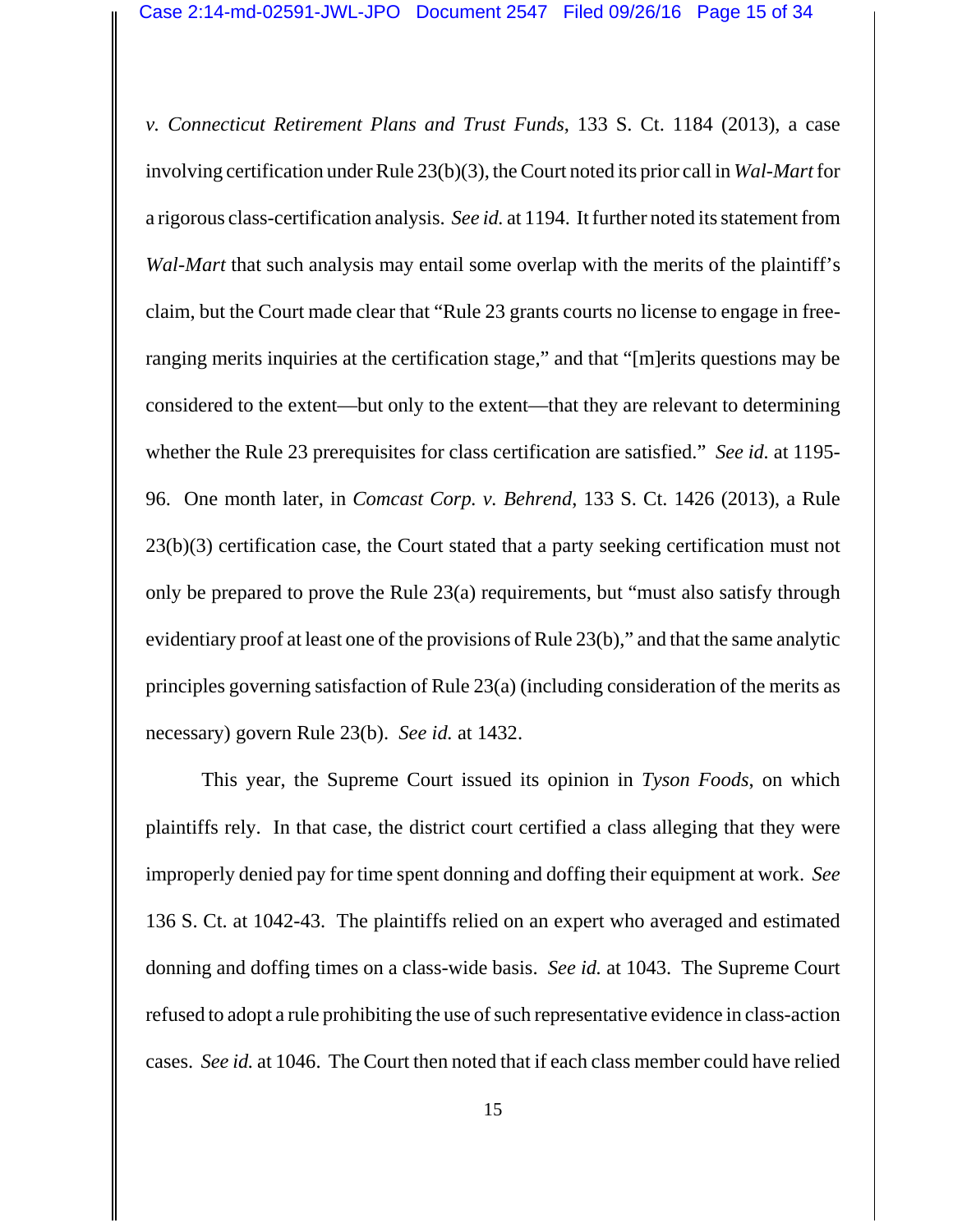on the representative evidence to establish liability in an individual action, then use of that evidence is permissible to establish the number of hours to show class-wide liability in a class action. *See id.* at 1046-47. The Court then addressed a district court's proper consideration of such evidence:

This is not to say that all inferences drawn from representative evidence in an FLSA case are just and reasonable. Representative evidence that is statistically inadequate or based on implausible assumptions could not lead to a fair or accurate estimate of the uncompensated hours an employee has worked. Petitioner, however, did not raise a challenge to respondents' experts' methodology under *Daubert*; and, as a result, there is no basis in the record to conclude it was legal error to admit that evidence.

Once a district court finds evidence to be admissible, its persuasiveness is, in general, a matter for the jury. Reasonable minds may differ as to whether the average time [the expert] calculated is probative as to the time actually worked by each employee. Resolving that question, however, is the near-exclusive province of the jury. The District Court could have denied class certification on this ground only if it concluded that no reasonable juror could have believed that the employees spent roughly equal time donning and doffing.

See id. at 1048-49 (citations omitted).

Similarly, in the present case plaintiffs rely on expert opinions concerning the general market price decrease, which plaintiffs then seek to apply to each class member's sales of corn. Although Syngenta challenges the reliability of those experts' opinions, it, like the defendant in *Tyson Foods*, did not raise a *Daubert* challenge, and the Court assumes the admissibility of those opinions at this stage. In this action, plaintiffs could rely on those opinions to show liability and damages in an individual class member's suit; thus, under *Tyson Foods*, a plaintiff class may rely on those opinions to show class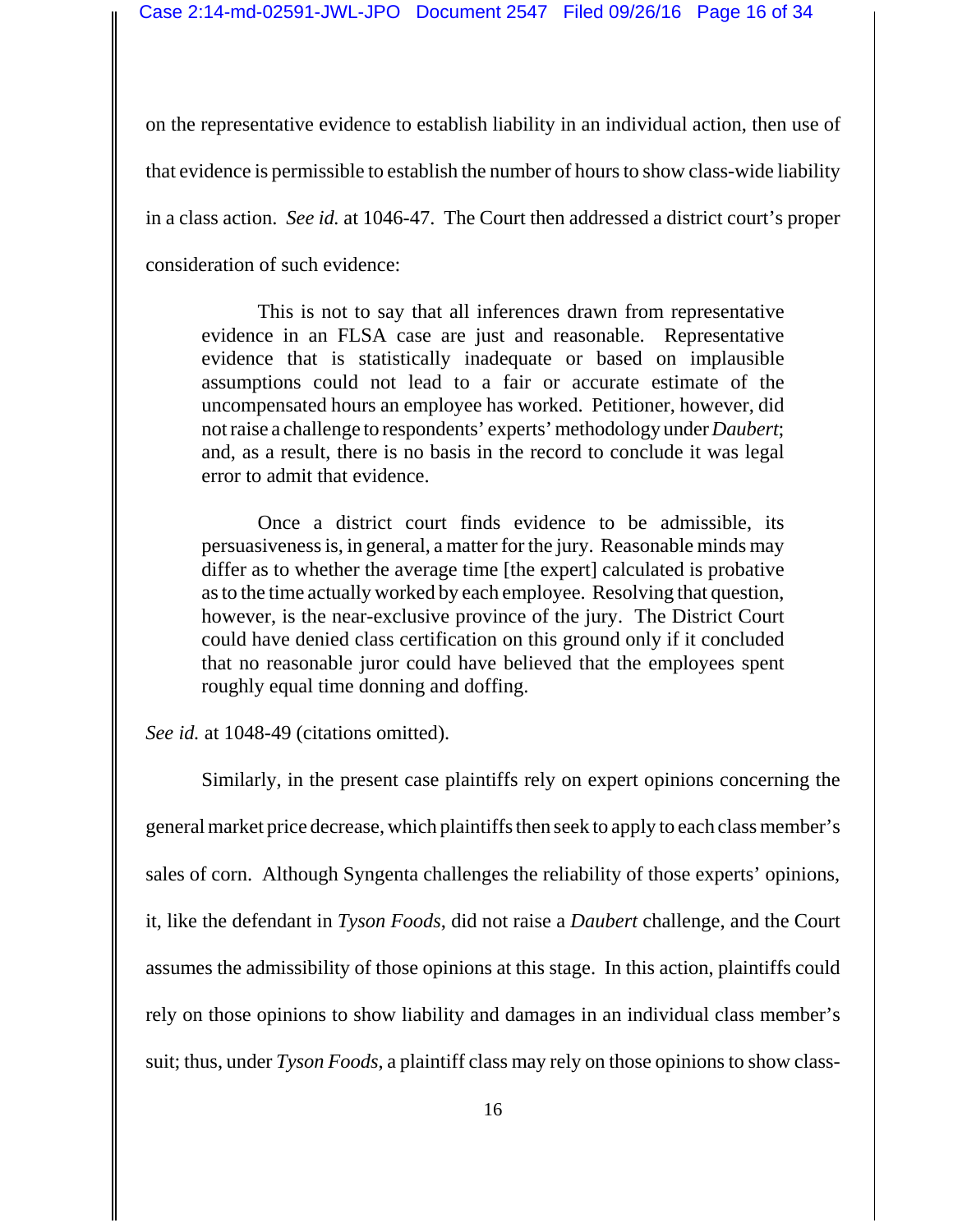wide liability. Syngenta argues that the fact and amount of injury present individual issues because the CBOT price is not sufficiently tied to local corn prices. The Court does not weigh the class-wide evidence concerning the relationship between CBOT and local prices, however, as the persuasiveness of such evidence is for the jury at trial. The Court concludes that a reasonable juror could believe that local corn prices do reflect changes in the CBOT futures price, as opined by plaintiffs' experts. Therefore, under *Tyson Foods*, the Court cannot deny class certification on the ground argued by Syngenta. Plaintiffs are required to offer evidence to show predominance, and they have done so here.

The Court further concludes that the ultimate determination of the fact and amount of damage does not pose a risk that individual inquiries will predominate because if the jury rejects plaintiffs' theory that CBOT price changes are reflected in local prices, the case will effectively be lost, as plaintiffs will be unable to prove the fact of injury. In *Amgen*, a securities case, the plaintiffs sought to prove a class-wide case by invoking a presumption of reliance, and the Court held that the plaintiffs were not required to prove materiality (a requirement for the presumption) at the certification stage because a failure of proof on that element would doom any claim on the merits (whether asserted in an individual action or a class action). *See Amgen*, 133 S. Ct. at 1194-1203. Thus, a failure of proof on materiality did "not give rise to any prospect of individual questions overwhelming common ones," for purposes of Rule 23(b)(3)'s predominance requirement. *See id.* at 1199. Similarly, in *Tyson Foods*, the Court stated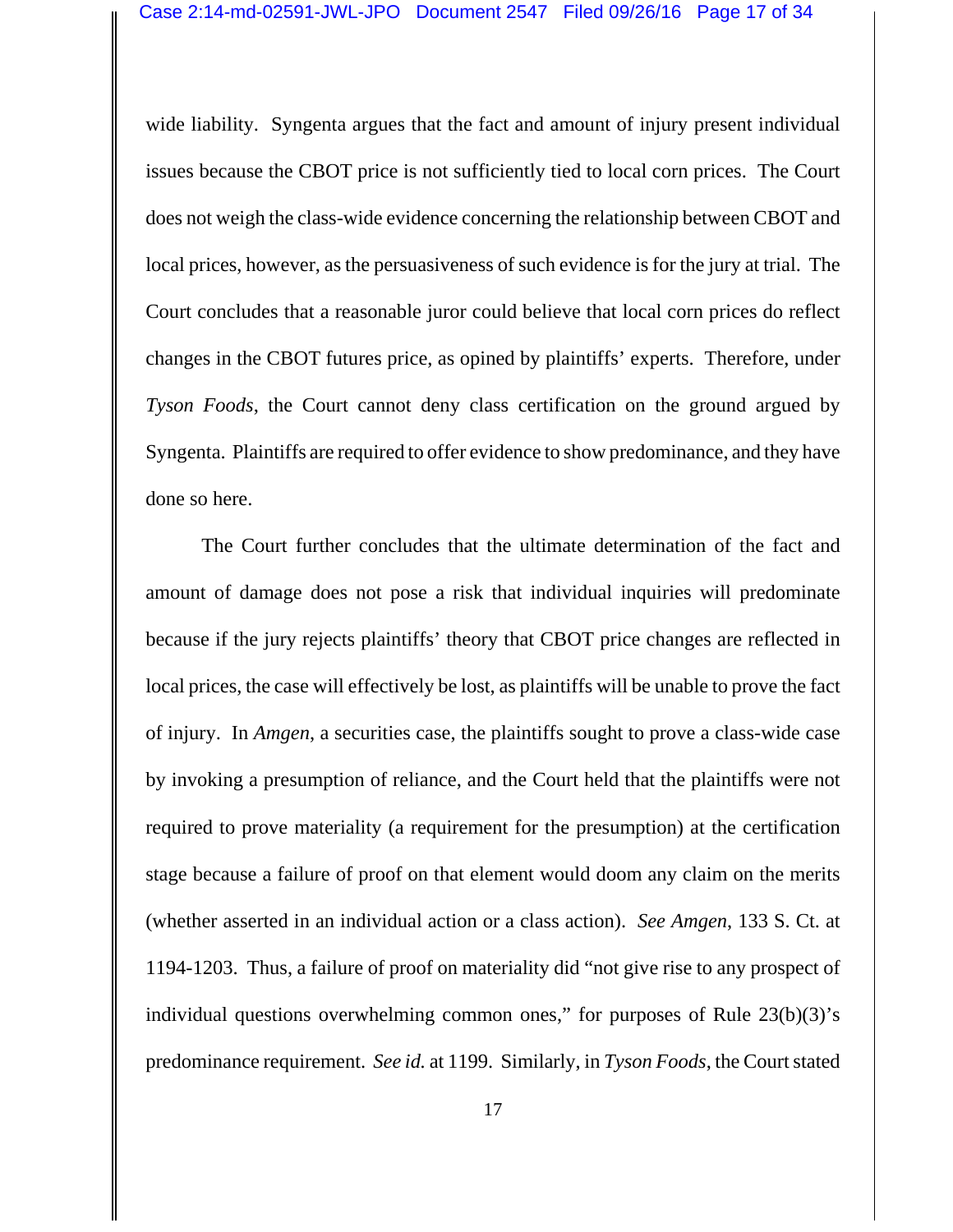that the defendant's attacks on the plaintiffs' expert's opinions were common to the claims, and, citing *Amgen*, noted that failure of proof on that common question would have ended the litigation and thus would not have caused individual questions to predominate. *See Tyson Foods*, 136 S. Ct. at 1036. For the same reason, Syngenta's arguments against plaintiffs' experts' opinions do not present individual issues.

Moreover, after considering the parties' submissions, the Court is persuaded that CBOT price changes are reflected in local prices. Plaintiffs' experts opined to that effect, based on standard economic studies, and those opinions are persuasive. Syngenta and the Phipps plaintiffs argue that local prices are affected by local factors (known as the "basis"), and that particular changes in those prices often do not mirror changes in the CBOT prices. As plaintiffs' experts explained, however, the fact that local prices may not decrease as much as the CBOT prices, or may even increase despite a CBOT decrease, do not mean that the CBOT change was not felt locally, as the local factors may have added to or offset that CBOT decrease.<sup>7</sup>

Syngenta concedes that local prices are generally expressed as a sum of the CBOT futures price and the basis (the effect of local factors). It argues, however, that reliance on that arithmetic statement to assume that CBOT changes are fully translated into the calculation of the local price represents a tautology, and that local prices are set

<sup>7</sup> Thus, as an example, if the CBOT price dropped ten cents while the local price increased five cents, that would not mean that the CBOT change did not affect the local price, which might have increased 15 cents but for the CBOT change.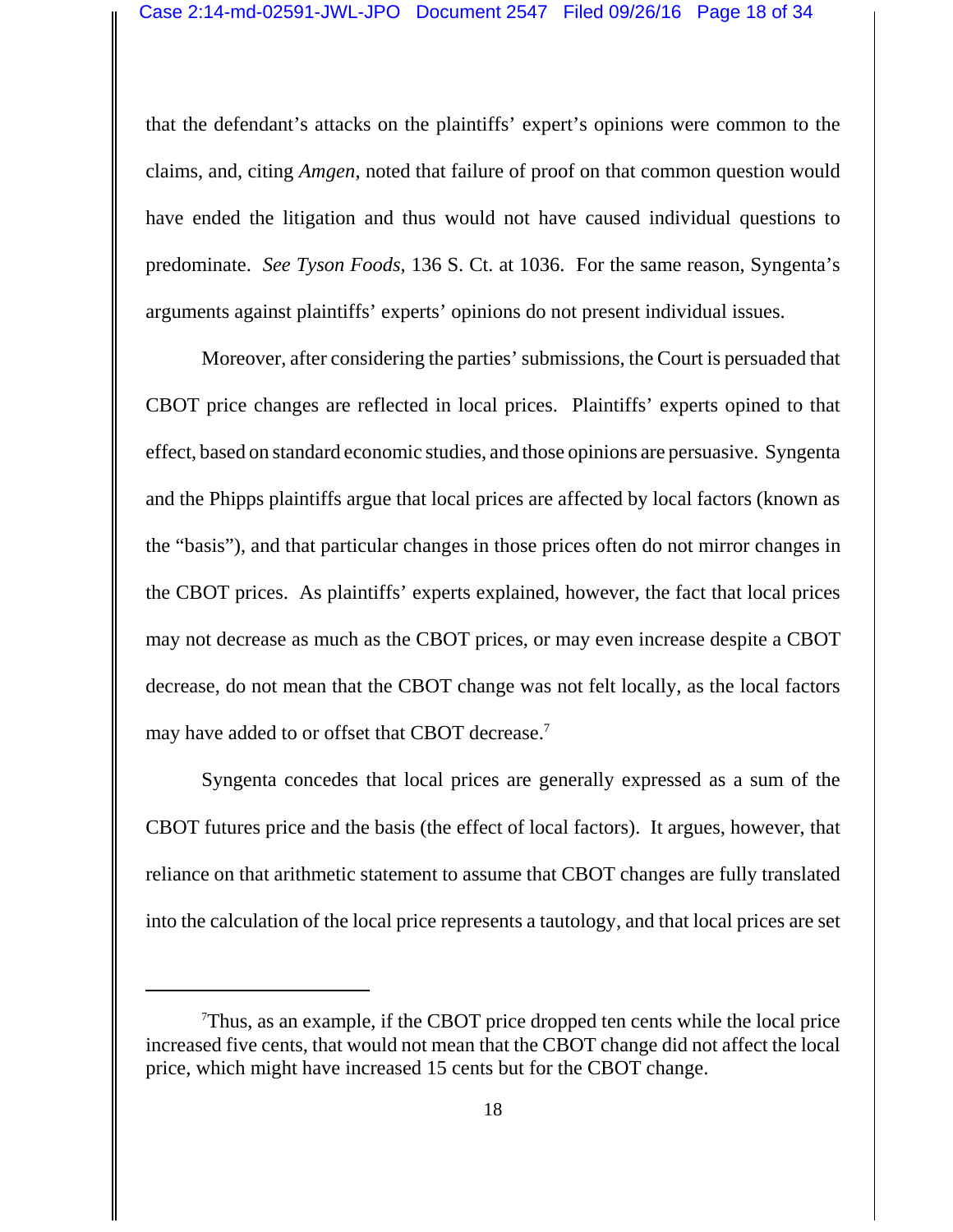based on local factors, without regard to changes in the CBOT price. It is true that one cannot merely rely on the sum to prove the point. Plaintiffs' experts have opined, however, that the CBOT price is a factor in setting local prices in this industry. That makes a great deal of sense—it would defy logic if the overall demand for corn, as reflected in the centralized exchange price for the commodity, did not bear on local prices. Indeed, Syngenta does not dispute the fundamental economic principle that decreased demand for a commodity results in lower prices.

Moreover, the data concerning the prices at which corn sales have historically taken place in the United States (the GeoGrains data), which both sides have cited, includes reference to the CBOT prices on the dates of those sales. Syngenta's experts have also conceded that local contract prices are customarily expressed in terms of the CBOT price. Those facts provide evidence that, even if pricing is not as simple as adding a local basis to the CBOT price, the CBOT price is at least factored in, or serves as the starting point from which local prices are determined, and that changes in the CBOT price would therefore be reflected in local prices.

Finally, plaintiffs have provided evidence, in the form of declarations from employees at Cargill and ADM, two large corn purchasers, that prices paid by those companies for corn are based on CBOT prices and that changes in CBOT prices are fully reflected in local prices. Syngenta points to depositions in which other employees of those companies testified that local prices depend on desired profit margins and local factors. That testimony is not inconsistent, however, as the ultimate price could be set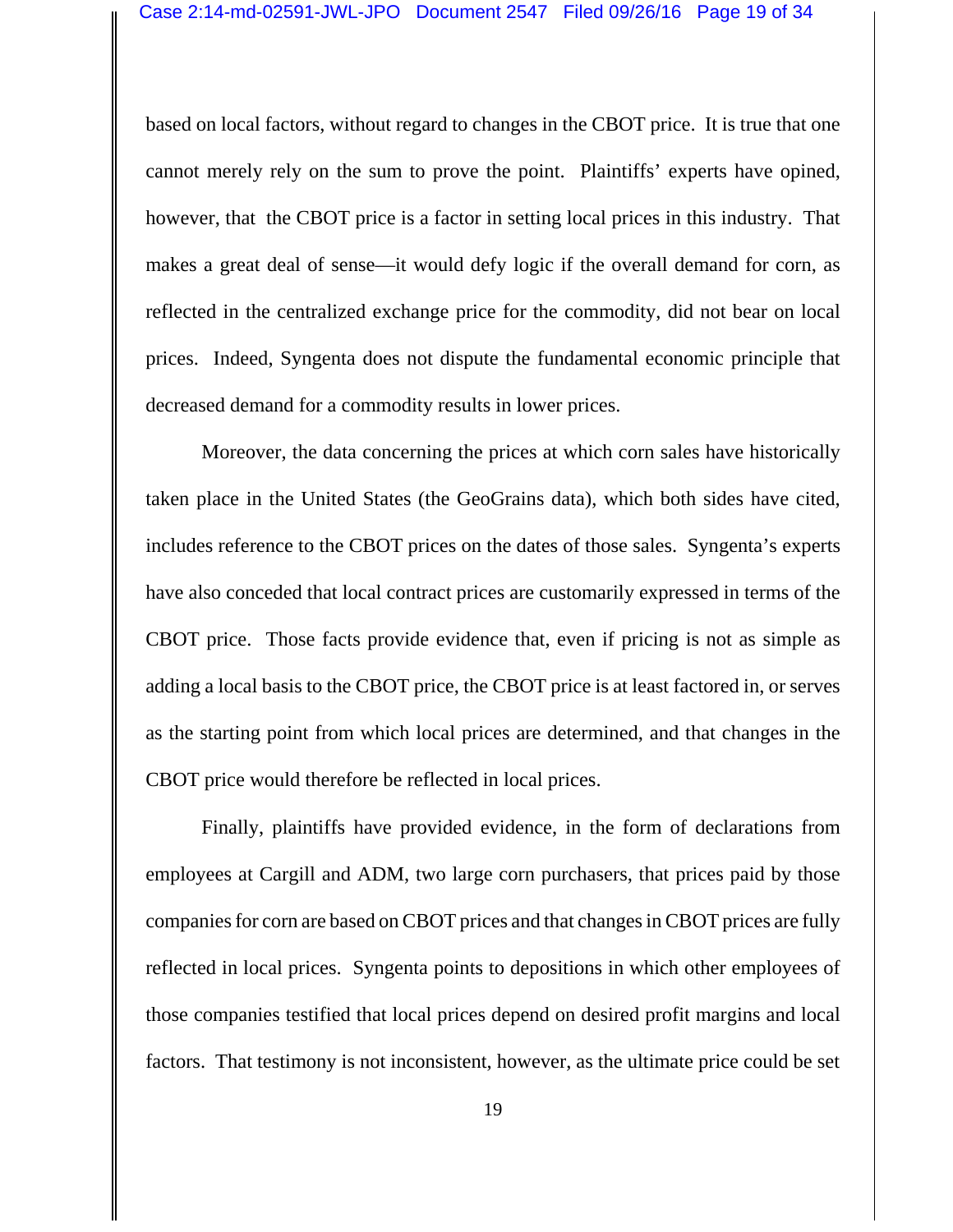by local factors after the CBOT has provided the baseline price.<sup>8</sup>

Syngenta relies on *In re Genetically Modified Rice Litigation*, 251 F.R.D. 392 (E.D. Mo. 2008), in which the court denied class certification in a case involving a similar theory based on a depressed market. In the *Rice* case, the court concluded that the calculation of damages presented an individual issue, requiring "a unique inqiry into the time, place, and manner in which each plaintiff both priced and sold his rice." *See id.* at 398. In that case, however, the court relied in part on evidence that not every plaintiff had his rice priced according to the CBOT and that some producers sold rice based on a separate index not tied to the CBOT price. *See id.* In this case, plaintiffs have provided persuasive evidence that corn is generally sold in this country at prices based on the CBOT prices.

In addition, the *Rice* court was not bound by the opinion in *In re Urethane Antitrust Litigation*, 768 F.3d 1245 (10th Cir. 2014), in which the Tenth Circuit upheld the certification of a class by this Court. *Urethane* involved allegations of a price-fixing conspiracy in violation of antitrust law, and the Tenth Circuit concluded that this Court properly relied on evidence that the alleged price-fixing would have affected the entire market and thus raised baseline prices for all buyers, even if prices were individually negotiated. *See id.* at 1254-55. The Tenth Circuit concluded that this Court thus had the

<sup>8</sup> Syngenta has also argued that lower overall demand could also impact local factors, which impact would skew any direct correlation between CBOT and local price changes. Plaintiffs' expert testified persuasively, however, that decreased exports generally do not affect local factors.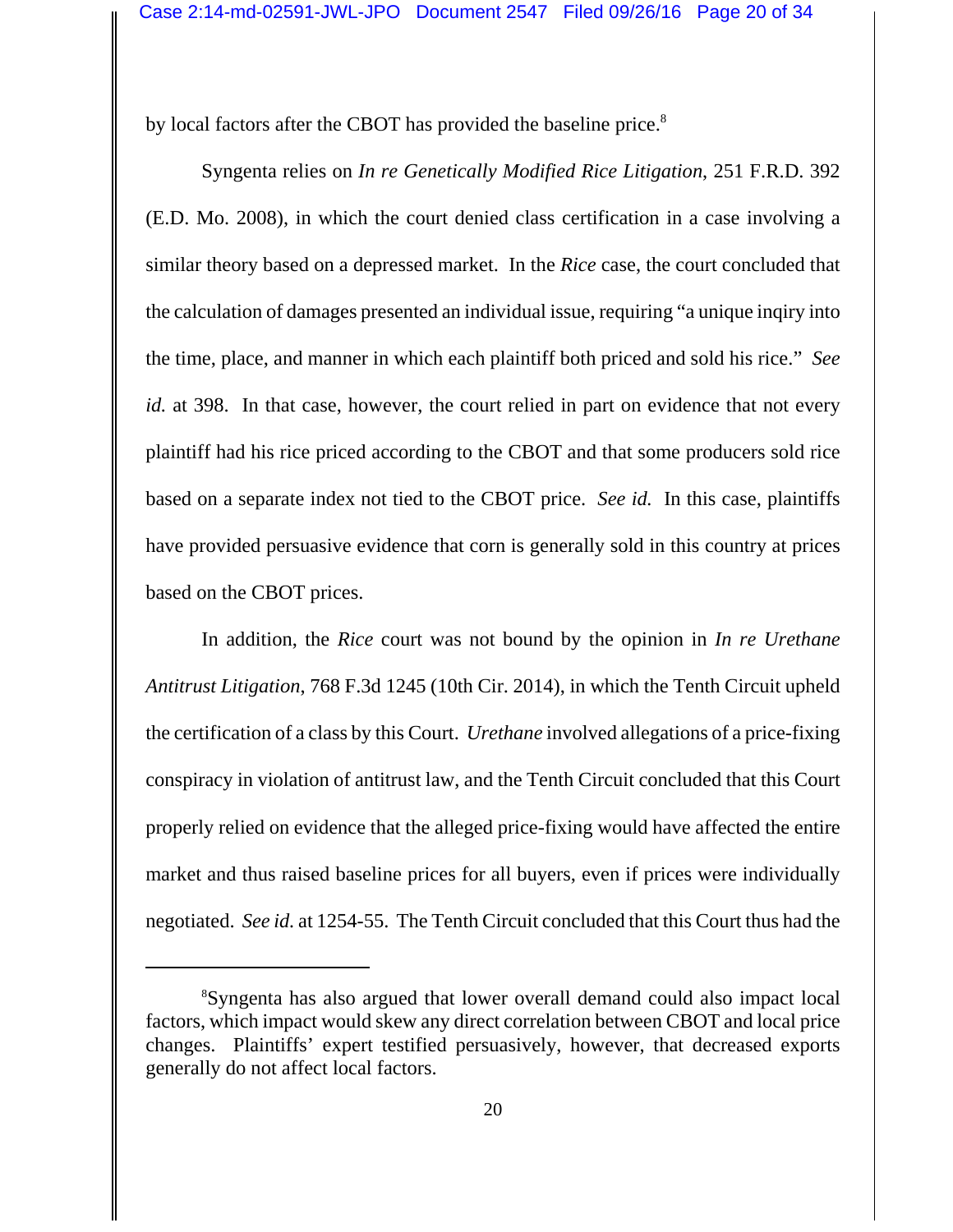discretion, for purposes of class certification, to treat impact as a common question capable of class-wide proof. *See id.* at 1255. The Tenth Circuit further noted that "[t]he presence of individualized damages issues would not change this result," as "[c]lasswide proof is not required for all issues" for predominance under Rule 23(b)(3). *See id.* (citing *Amgen*, 133 S. Ct. at 1196). Finally, the Tenth Circuit sanctioned the plaintiffs' reliance on aggregate damages for the class. *See id.* at 1268-69.

Syngenta argues that *Urethane* should be distinguished because in that case the Tenth Circuit noted that antitrust law permits an inference of class-wide impact from price-fixing. *See id.* at 1254. It is true that a similar legal inference does not operate here; but as a factual matter, the tie between changes in the baseline price and changes in the actual prices would be even stronger in this case than in *Urethane*, as the present case involves a baseline set by a centralized commodities exchange and not a baseline set by a more informal market. Thus, the Court concludes that these issues of the fact and amount of damage are common issues that may be addressed by class-wide proof for the same reasons noted by this Court and the Tenth Circuit in *Urethane*.

Syngenta also argues that individual inquiries of all class members are required because some producers may in fact have benefitted from the ban of United States corn in China and the resulting drop in corn demand and prices, for instance from the corresponding increase in milo prices or from the lower price for feed for livestock. Plaintiffs respond that any such gains would not fall within the offsetting benefits rule, and that it would violate the collateral source doctrine to reduce damages for such gains.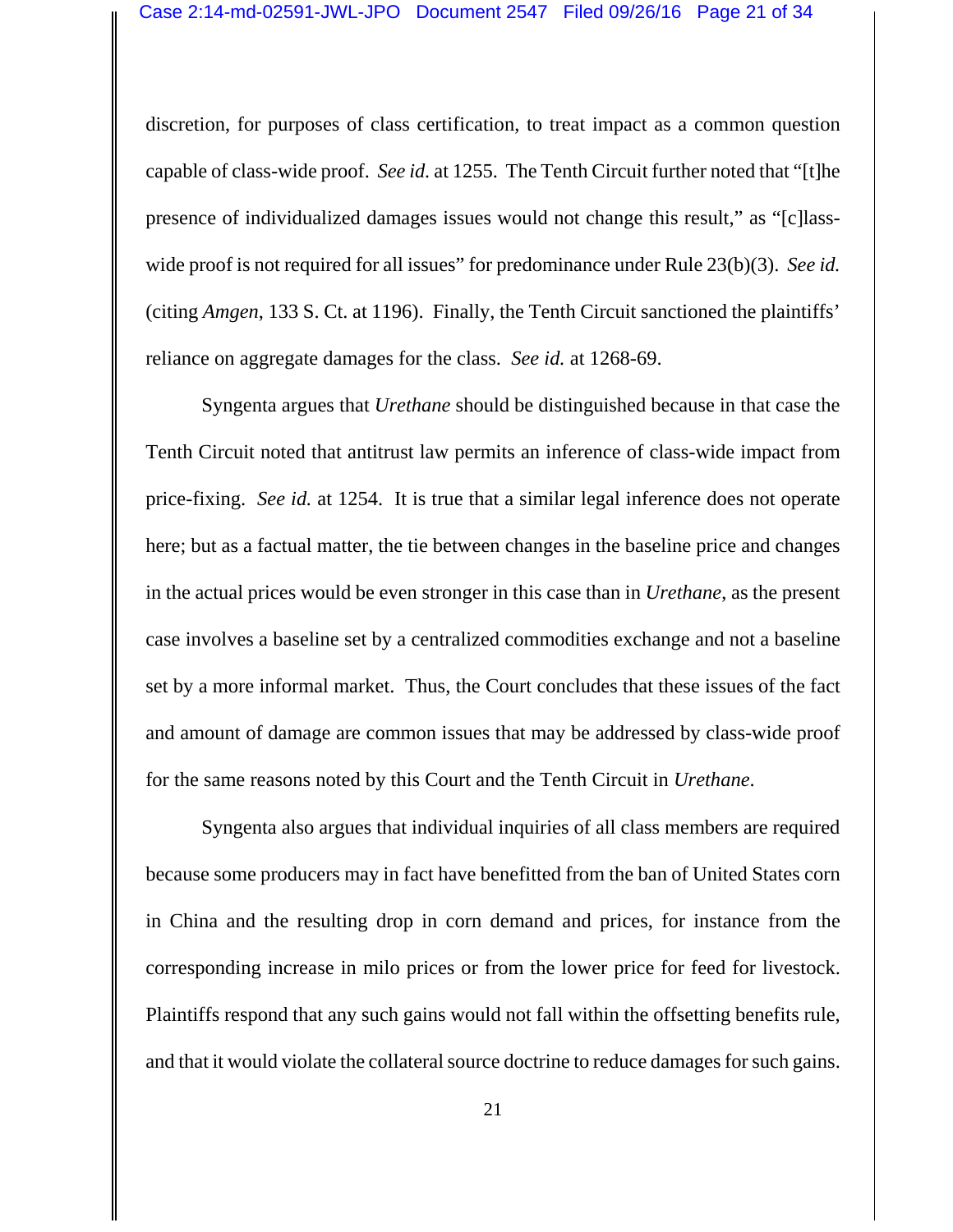The Court does not decide that legal issue now, but it is worth noting that the availability of such offsets presents a common question. Moreover, even if offsets for higher milo prices were permitted, plaintiffs' expert testified that he could conduct a similar analysis involving milo to determine an aggregate offset on a class-wide basis. In addition, Syngenta has not identified any class member whose gains from milo sales and livestock purchases would completely offset the damages from lower corn prices under plaintiffs' damage models, and thus it is speculative whether any class members had no injury for these reasons. There is certainly no basis to conclude that the necessary individual inquiries would be so overwhelming as to defeat predominance, and, as noted above, Tenth Circuit law allows for certification of a class that may or will include members that have not been injured. *See Kohen v. Pacific Inv. Mgmt. Co. LLC*, 571 F.3d 672, 677 (10th Cir. 2009).

With respect to the calculation of damages, Syngenta quotes *Comcast* in arguing that plaintiffs must provide a damages model that "establish[es] that damages are susceptible of measurement across the entire class for purposes of Rule 23(b)(3)." *See Comcast*, 133 S. Ct. at 1433. Multiple circuit courts, however, including the Tenth Circuit, have rejected such a reading of *Comcast*, which did not create a broadly applicable rule as suggested by Syngenta. *See Wallace B. Roderick Revocable Living Trust v. XTO Energy, Inc.*, 725 F.3d 1213, 1220 (10th Cir. 2013) (even after *Comcast*, "there are ways to preserve the class action model in the face of individualized damages"); *Neale v. Volvo Cars of N. Am., LLC*, 794 F.3d 353, 374-75 & n.10 (3d Cir.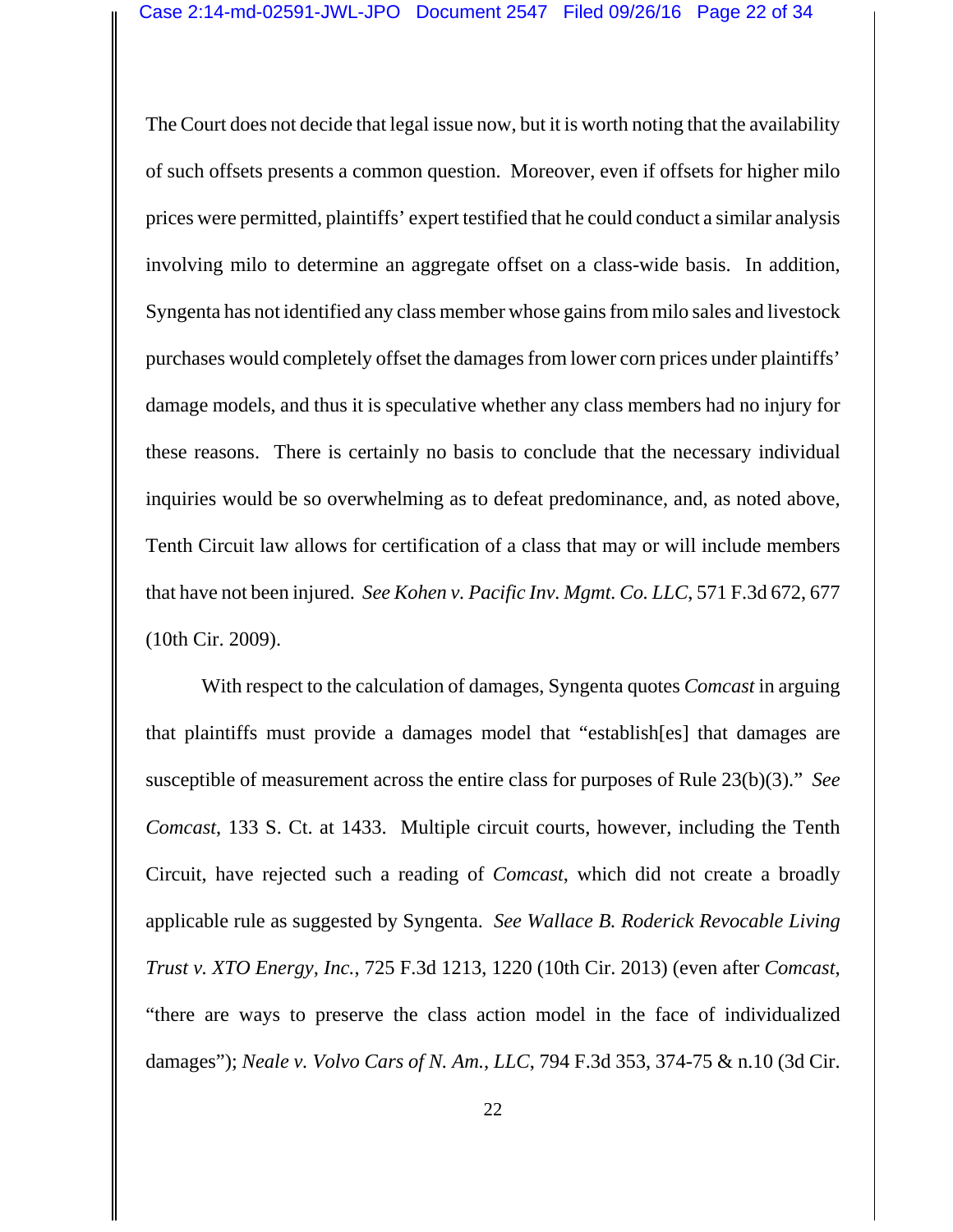2015) (rejecting such a reading of *Comcast*, consistent with decisions of several sister circuit courts) (citing cases); *In re Deepwater Horizon*, 739 F.3d 790, 815 (5th Cir.) (it is a misreading of *Comcast* to interpret it as "preclud[ing] certification under Rule 23(b)(3) in any case where the class members' damages are not susceptible to a formula for classwide measurement"), *cert. denied*, 135 S. Ct. 754 (2014); *see also Urethane*, 768 F.3d at 1258 (10th Cir.) (in rejecting an argument based on *Comcast*, noting that the outcome of that case turned on the plaintiffs' concession "that class certification required a method to prove class-wide damages through a common methodology"). Thus, the Court rejects the argument that a class-wide damage model is required for certification under Rule 23(b)(3).

Moreover, plaintiffs here *do* rely on a class-wide method to show damages in this case, as plaintiffs' experts have created models to determine the per-unit effect on class members' sales of corn. As already noted, the Tenth Circuit in *Urethane* sanctioned such a method of determining aggregate damages.

Syngenta and the Phipps plaintiffs offer a number of criticisms of the opinions by plaintiffs' experts, which criticisms purportedly show that plaintiffs' methodologies are not reliable. The Court concludes, however, that such criticisms (for instance, regarding the composition of data sets, the comparable products chosen, the rate of decay of the price effects, the failure to confirm results against particular time periods and locations) go to the weight of those opinions and not to their admissibility (as noted above, Syngenta did not seek to exclude any opinions under *Daubert*). The Court cannot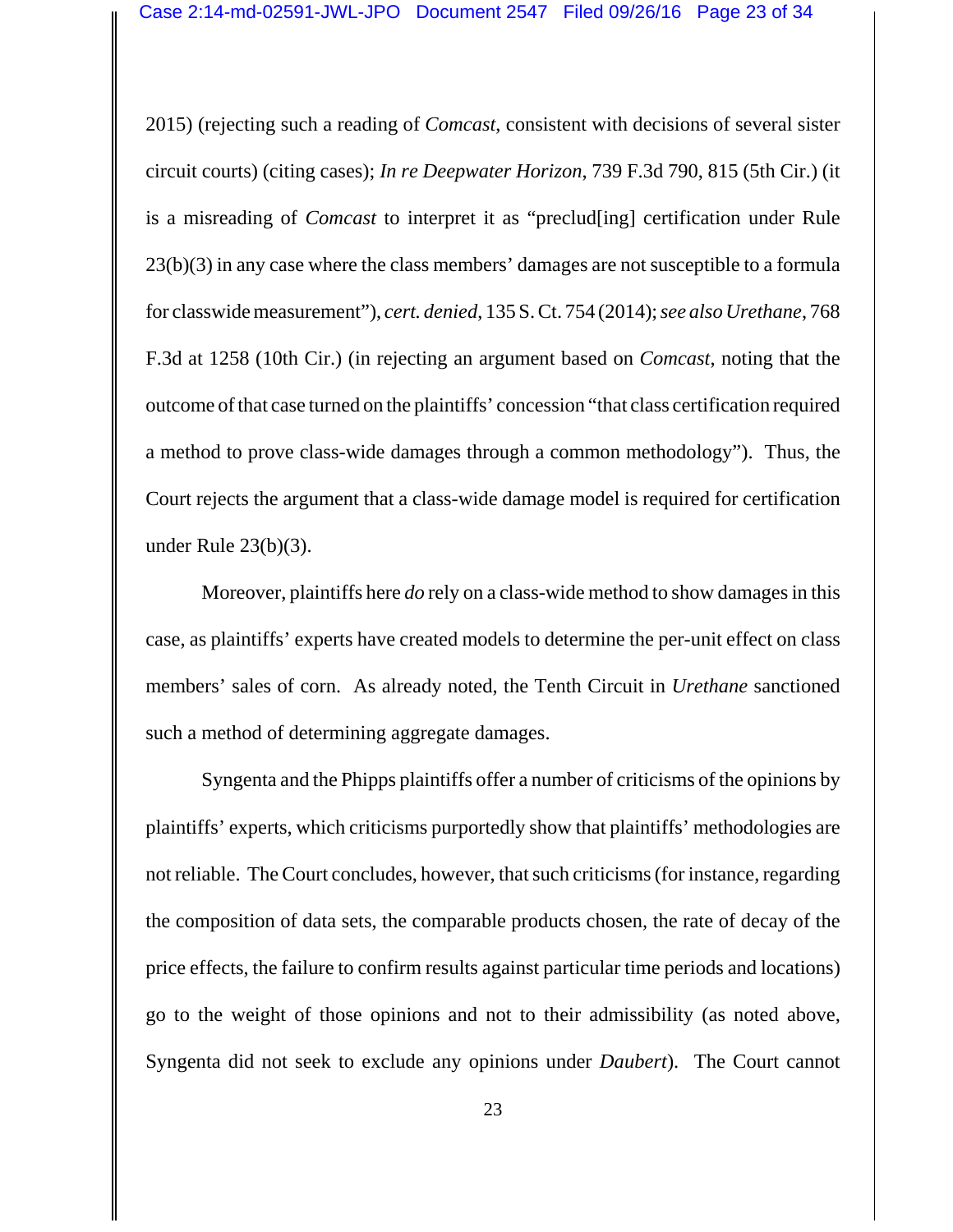conclude that the experts' methodologies are so unreliable as to preclude certification. That applies also to the experts' use of September 2013 as the date marking the beginning of the price effects. Syngenta and the Phipps plaintiffs argue that the use of that date means that market participants *anticipated* the November 2013 rejections by China, even though plaintiffs' experts were unable to cite contemporary public predictions of such a rejection. The experts, however, based the use of that date on the increase in milo exports to China at that time and the historic break that occurred at that time between corn prices and milo prices. Thus the experts' opinions are not impermissibly lacking in foundation. Again, this argument concerning the September 2013 date goes to the weight of the opinions, the persuasiveness of which is for the jury. More importantly for purposes of certification, these criticisms present common questions that do not undermine a finding of predominance.<sup>9</sup>

Syngenta also argues that a few of its defenses, relating to damages and comparative negligence, present individual questions. As noted above, the presence of individual questions concerning damages does not necessarily defeat class certification, and the same is true for individual questions concerning defenses. *See Tyson Foods*, 136 S. Ct. at 1045 ("When one or more of the central issues in the action are common to the class and can be said to predominate, the action may be considered proper under Rule  $23(b)(3)$  even though other important matters will have to be tried separately, such as

<sup>9</sup> Syngenta conceded in its brief that many of its criticisms of the experts' opinions do not implicate individual issues.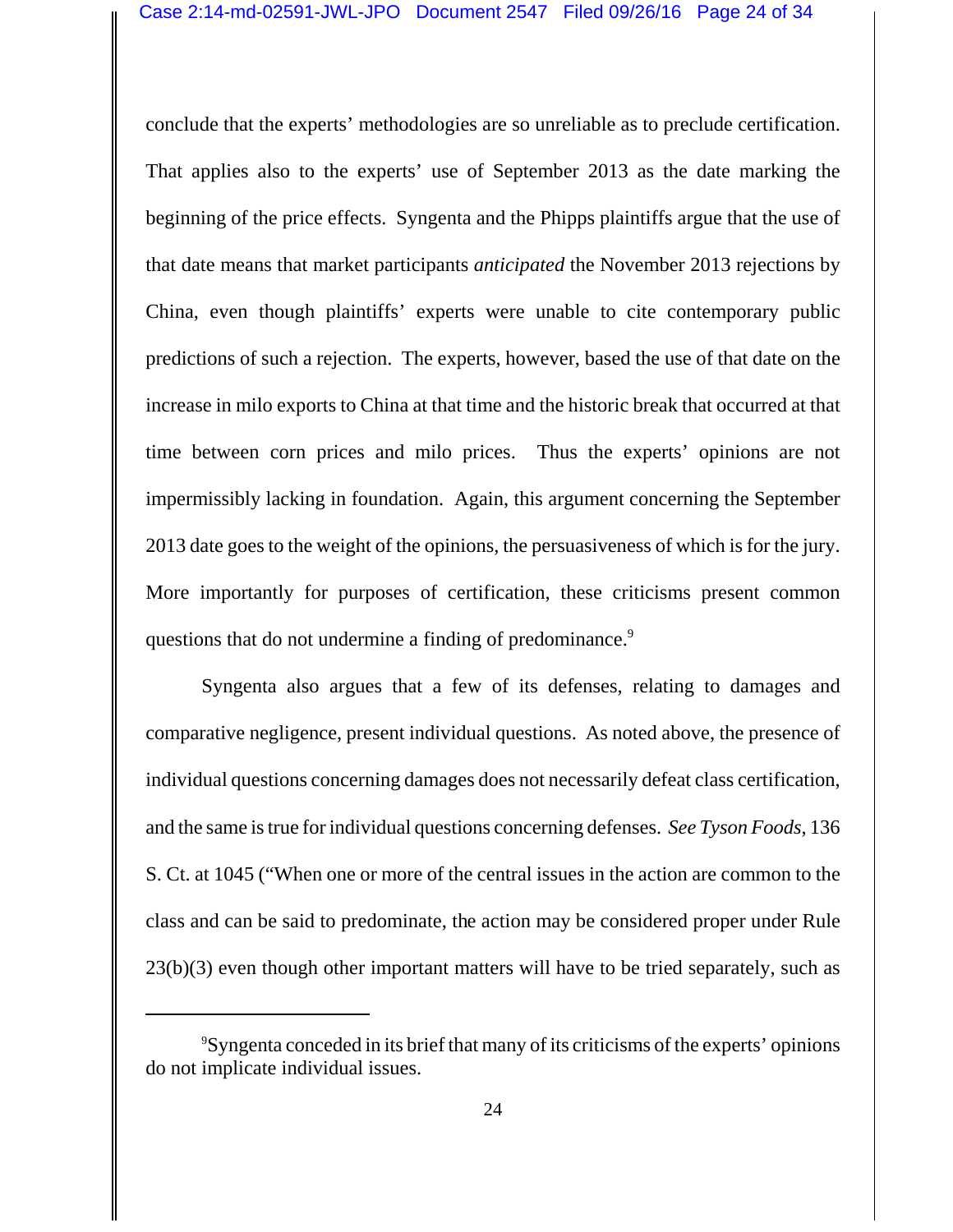damages or some affirmative defenses peculiar to some individual class members.").

With respect to its defenses, Syngenta first argues that the jury must consider whether individual class members should have hedged against possible future losses by locking in prices or should otherwise have mitigated their damages by, for example, switching to a different crop, finding different buyers, changing pricing methods, or storing more corn for future sale. Whether the class members had a duty to undertake such efforts, based on the circumstances in this case, will present a common threshold issue. Even if such a defense is then available with respect to some class members, the Court concludes that such individual issues are not so overwhelming as to defeat predominance here. That is especially true for any comparative negligence defense (which would apply only to the negligence claims), which is particularly speculative in light of the fact that any claim that producers were negligent in failing to ensure that their corn was not commingled with MIR 162 corn would be preempted, in accordance with this Court's prior rulings. The Court concludes that common questions predominate here despite any possible individual questions relating to Syngenta's defenses.

Finally, Syngenta argues that the tortious interference claims asserted by two proposed statewide classes involve additional individual issues. Specifically, Syngenta argues that each class member would be required to identify particularly the persons with whom they had business relationships that were affected. The Court is not persuaded that such identification is required under these circumstances under Arkansas or Missouri law. In a more typical tortious interference case, the plaintiff may claim that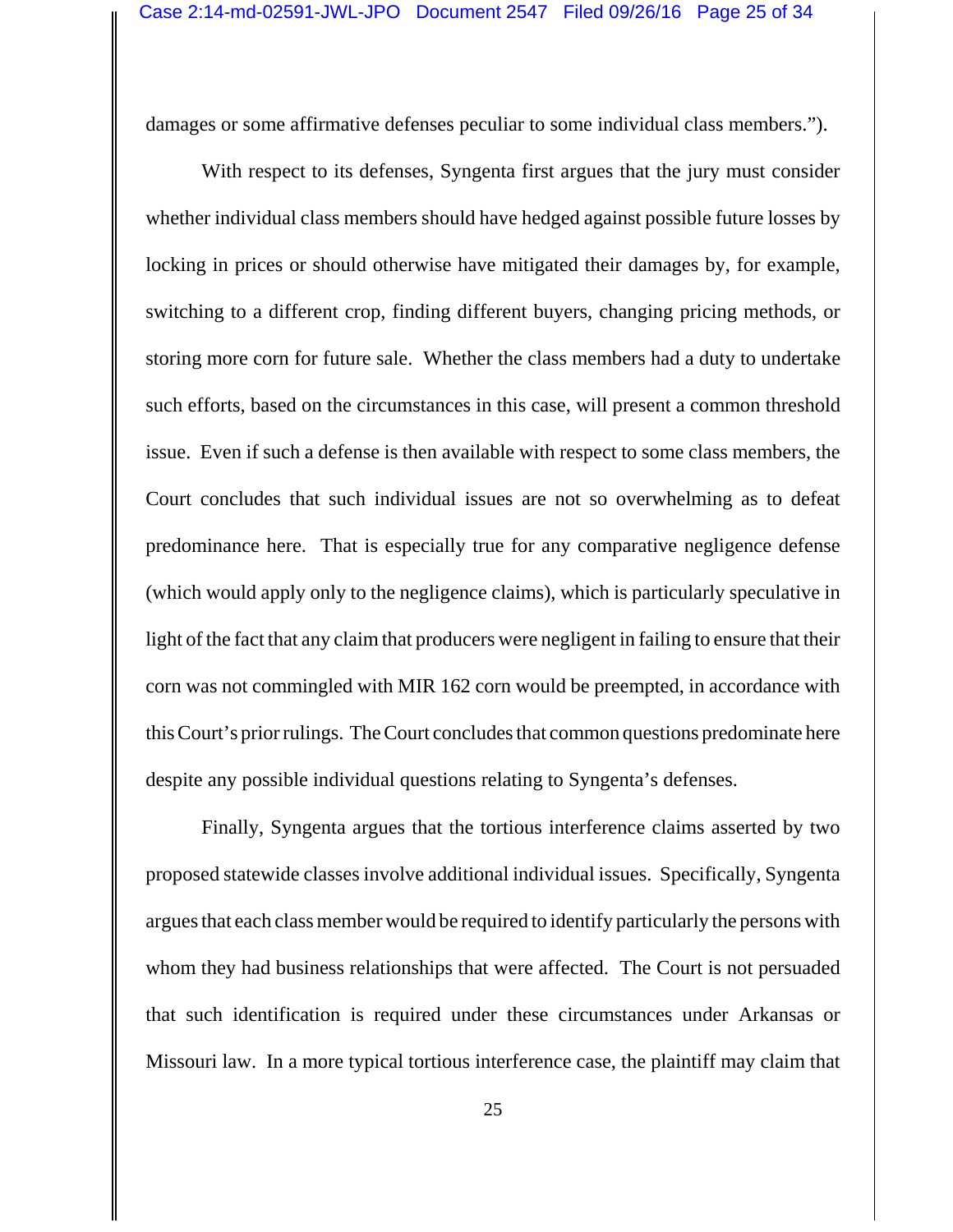it lost business in general, and the plaintiff might be required to identify particular lost customers so that the claim is not too speculative concerning whether a business relationship in fact would have been formed. In this case, however, plaintiffs allege that Syngenta tortiously interfered with their relationships with persons to whom they sold corn, and that Syngenta did so by causing those sales to take place at lower prices. Thus, there no danger of speculation concerning whether business relationships would have been formed, as plaintiffs are alleging only interference with relationships that actually existed (with corn purchasers), and those purchasers represent a discrete and identifiable group for each class member. Syngenta has not explained why any individual inquiry is required under plaintiffs' theory that Syngenta intentionally interfered with all buyerseller relationships by its actions that resulted in lower prices. Therefore, the Court concludes that common questions predominate with respect to plaintiffs' tortious interference claims.

Accordingly, the Court finds, pursuant to Rule 23(b)(3), that common questions predominate with respect to all of the classes proposed by plaintiffs.

### *B. Superiority*

Rule 23(b)(3) also requires a finding "that a class action is superior to other available methods for fairly and efficiently adjudicating the controversy." *See* Fed. R. Civ. P. 23(b)(3). As stated in the rule, matters pertinent to the issue of superiority include the following: "(A) the class members' interests in individually controlling the prosecution or defense of separate actions; (B) the extent and nature of any litigation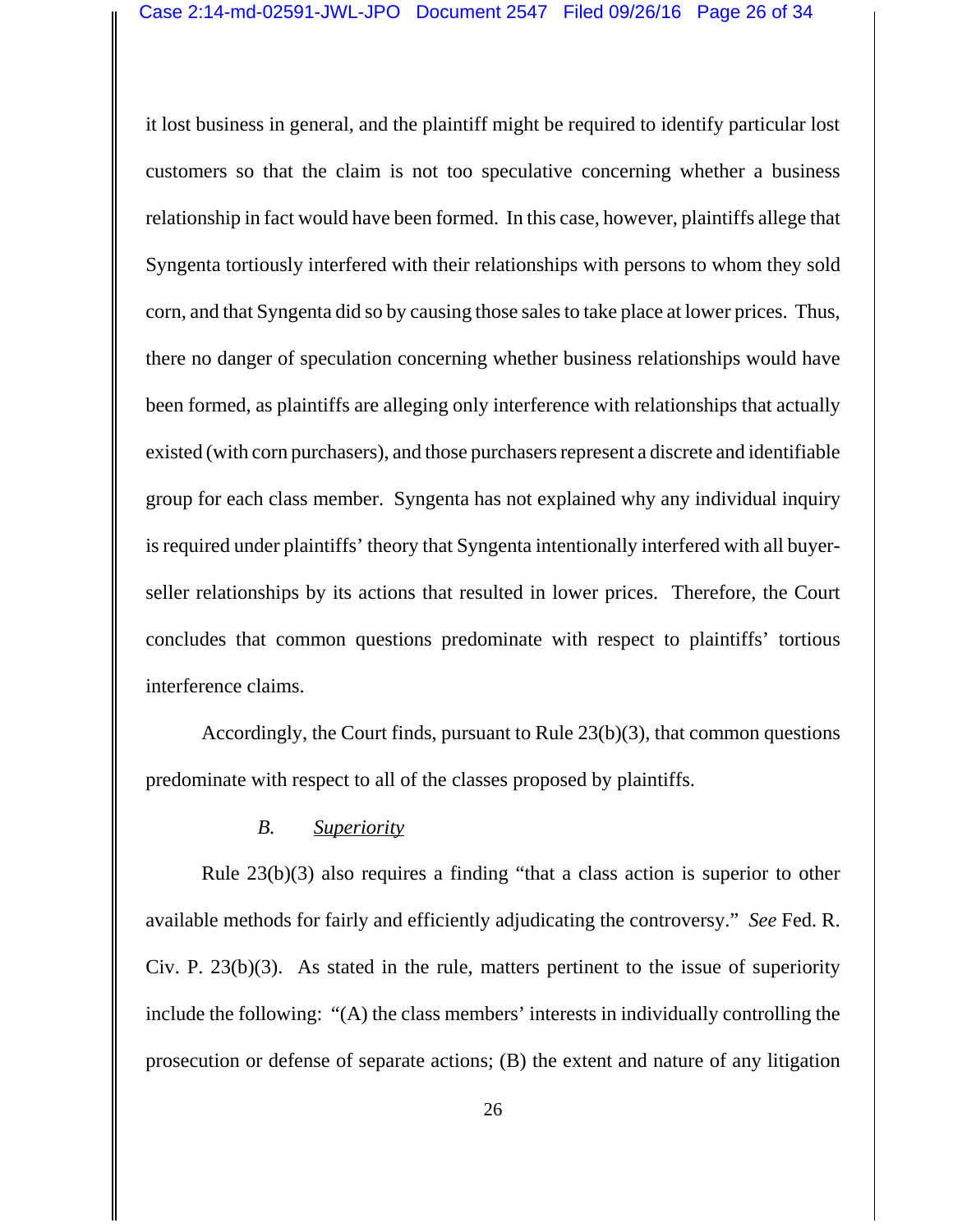concerning the controversy already begun by or against class members; (C) the desirability or undesirability of concentrating the litigation of the claims in the particular forum; and (D) the likely difficulties in managing a class action." *See id.* This list of relevant consideration is not exhaustive. *See Wilcox v. Commerce Bank of Kansas City*, 474 F.2d 336, 345 (10th Cir. 1973); Fed. R. Civ. P. 23 adv. cmtee. notes to 1966 amendments.

The Court finds that class actions would be superior to other methods of adjudication of these claims. Although both predominance and superiority must be shown under Rule 23(b)(3), the predominance of common issues in this case makes class resolution superior to litigation of individual suits by all of the class members. *See Urethane*, 237 F.R.D. at 453 (D. Kan.) (class resolution was superior because common issues predominated); 2 William B. Rubenstein, *Newberg on Class Actions* § 4:72 (5th ed. 2012) ("[C]ourts generally hold that if the predominance inquiry is met, then the manageability requirement is met as well."). In light of those common issues, the litigation of individual suits "would be grossly inefficient, costly, and time consuming because the parties, witnesses, and courts would be forced to endure unnecessarily duplicative litigation." *See id.* The Court does not foresee any particular difficulties in the management of class actions, and as discussed above, *see supra* Part II, ascertaining the class members in this case does not require difficult individualized inquiries.

Syngenta and the Phipps plaintiffs note that tens of thousands of plaintiffs have filed similar suits against Syngenta, which suits they argue provide evidence of a desire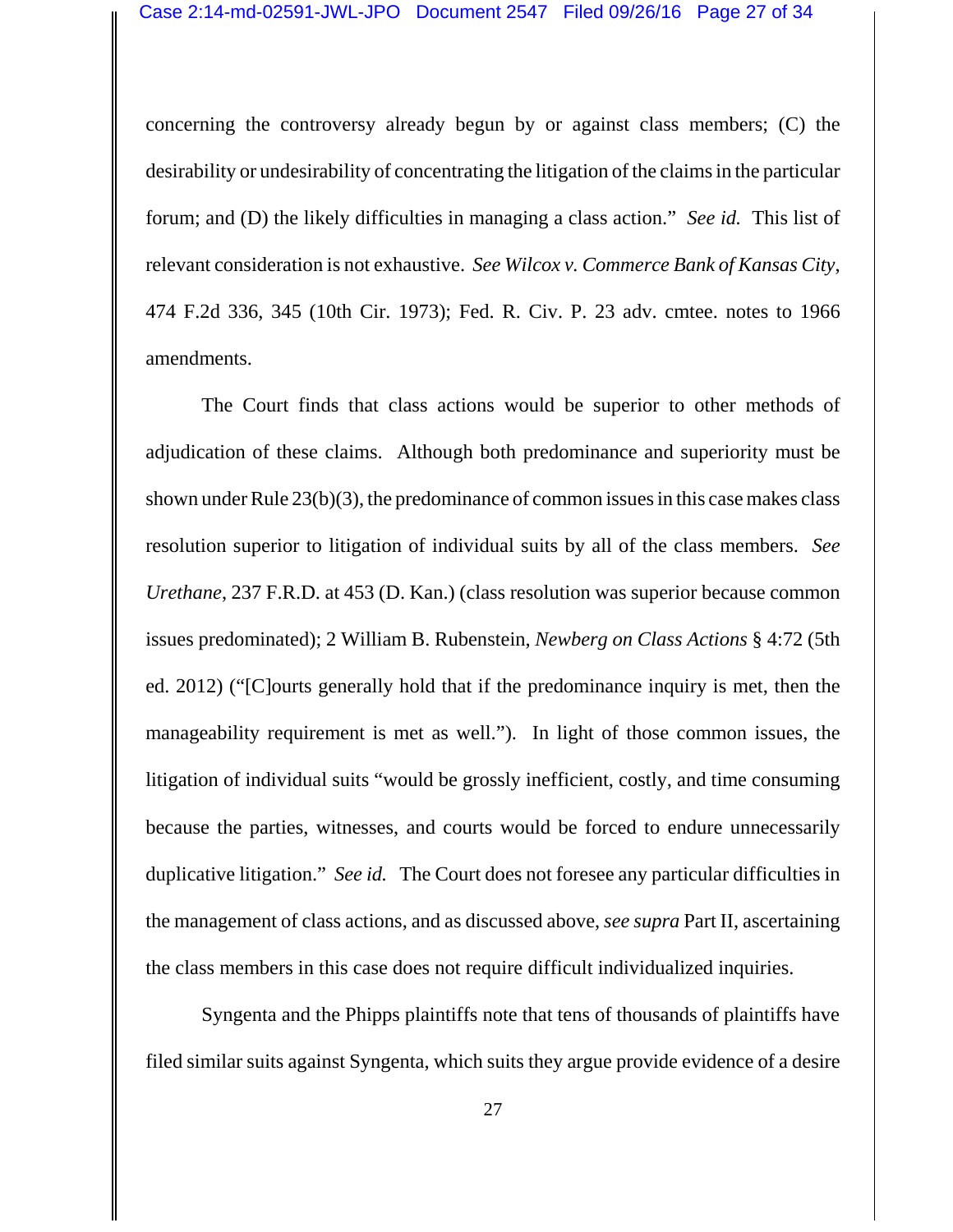by class members to control the individual litigation of their claims. Syngenta also highlights the facts that some plaintiffs have named additional defendants and that some plaintiffs (the Phipps plaintiffs) have opposed certification.<sup>10</sup> The advisory committee notes to Rule 23 address this issue as follows:

The interests of individuals in conducting separate lawsuits may be so strong as to call for denial of a class action. On the other hand, these interests may be theoretic rather than practical; the class may have a high degree of cohesion and prosecution of the action through representatives would be quite unobjectionable, or the amounts at stake for individuals may be so small that separate suits would be impracticable.

Fed. R. Civ. P. 23 adv. cmtee. notes to 1966 amendments. In this case, plaintiffs request purely economic damages, and thus there is no emotional factor or physical injury that might otherwise provide a reason for class members to wish to control their own cases. Moreover, the amounts at stake per farm are small enough that separate suits may be impracticable for many class members. The Court does not agree with Syngenta and the Phipps plaintiffs that the number of individual lawsuits filed in various courts shows that the stakes are not too small, as the federal and Minnesota MDLs and the coordinated proceedings have allowed plaintiffs to pursue individual suits with little investment of time or money; it is less certain that so many plaintiffs will desire to control their own cases once the time for trial arrives. The Tenth Circuit has addressed the existence of individual actions as follows:

<sup>&</sup>lt;sup>10</sup>The Court notes, however, that the Phipps plaintiffs themselves requested certification of class actions in their complaints, which fact undermines those plaintiffs' arguments in opposition to class certification.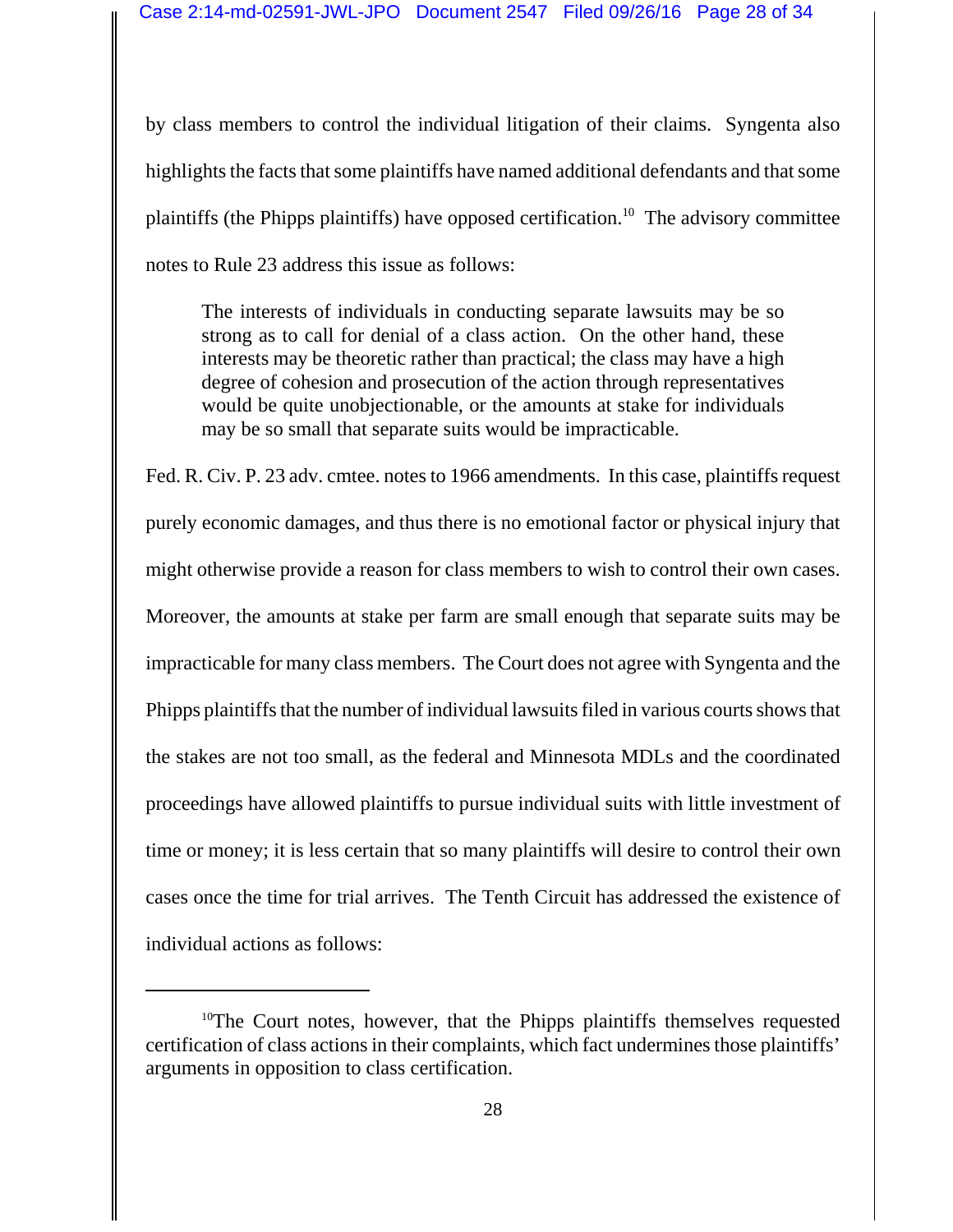[T]he mere existence of individual actions brought by putative class members does not necessarily defeat a claim for superiority. It is enough that class treatment is superior because it will achieve economies of time, effort, and expense, and promote uniformity of decision as to persons similarly situated, without sacrificing procedural fairness or bringing about other undesirable results.

*See CGC Holding Co. v. Broad and Cassel*, 773 F.3d 1076, 1096 (10th Cir. 2014) (citations and internal quotation omitted) (citing, *inter alia*, *Amchem Prods., Inc. v. Windsor*, 521 U.S. 591, 615 (1997)). Tens of thousands of putative class members have *not* brought individual actions, and the great efficiencies that may be achieved make class actions superior to individual actions, despite the fact that so many individual actions have been filed. In addition, any class member who does desire to control the litigation of its own claims may opt out of the class action and pursue its own suit.

Syngenta also argues that class actions would be unmanageable in light of the individual issues that must be litigated. As discussed above, however, plaintiffs intend to show the fact of injury and the amount of aggregate damages by class-wide, common proof. The Court does not believe that any remaining individual issues (which could be addressed by bifurcation) make class actions any more unmanageable than individual actions would be. $<sup>11</sup>$ </sup>

Finally, the Phipps plaintiffs argue that the exclusion in the class definitions for

<sup>&</sup>lt;sup>11</sup>As one treatise states, "given the fact that the very concerns that might make a class suit difficult to manage also infect the procedural alternatives, courts within at least seven circuits have held that there is a presumption against dismissing a class action on manageability grounds or that such dismissals are disfavored." *See* 2 *Newberg on Class Actions*, *supra*, § 4:72 & n.7 (citing cases).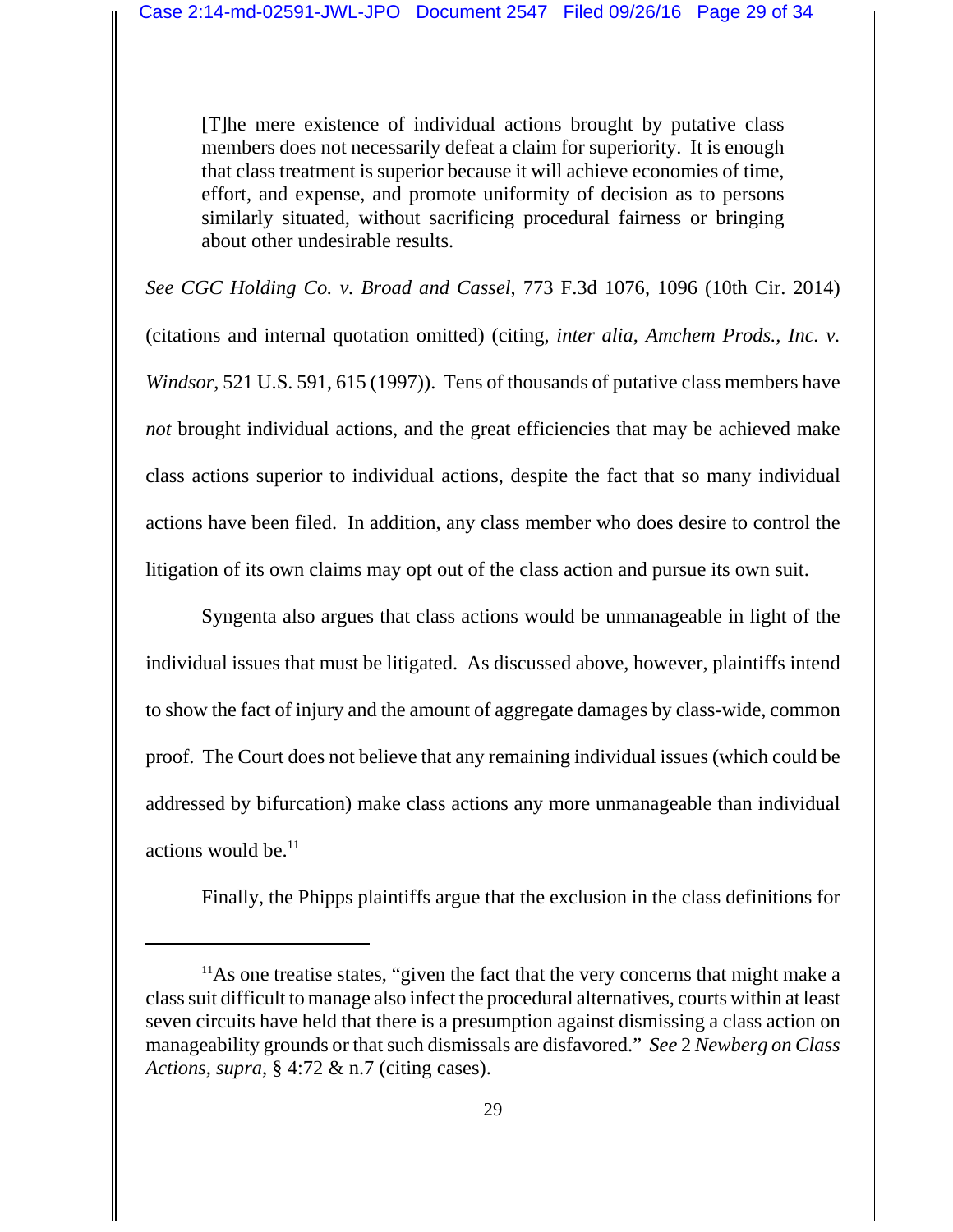the Minnesota state-court plaintiffs, which relieves some producers of the need to opt out, creates a conflict of interest and raises due process concerns. By definition, however, the excluded plaintiffs are not class members, and the Phipps plaintiffs have not explained how a conflict between putative class members and non-members is impermissible, nor have they provided any authority to support denial of certification on that basis. The Court thus rejects this argument.

Accordingly, the Court finds that the requirements of Rule 23(a) and Rule 23(b)(3) are satisfied in this case, and the Court thus certifies the various classes as formally defined below.12

# **V. Definition of the Classes**

By this order, the Court certifies the following classes<sup>13</sup> pursuant to Fed. R. Civ. P. 23(b):

(1) Asserting claims under the Lanham Act, a nationwide class consisting of all corn

<sup>&</sup>lt;sup>12</sup>In light of this ruling, the Court need not address plaintiffs' alternative request for certification of particular issues pursuant to Fed. R. Civ. P.  $23(c)(4)$ .

<sup>&</sup>lt;sup>13</sup>Plaintiffs have proposed statewide classes that would also assert claims under the Lanham Act, but because the Court has certified a nationwide class to assert Lanham Act claims, it has not certified statewide classes to assert those claims, as those statewide class members are included within the nationwide class, and those class members' Lanham Act claims should not be litigated twice (with the possibility of inconsistent judgments). The Court thus rejects plaintiffs' suggestion that the class claims under the Lanham Act would be tried eight times, at each statewide class trial. Otherwise, the manner and venues in which these class actions may ultimately be tried remains to be addressed by the parties and the Court.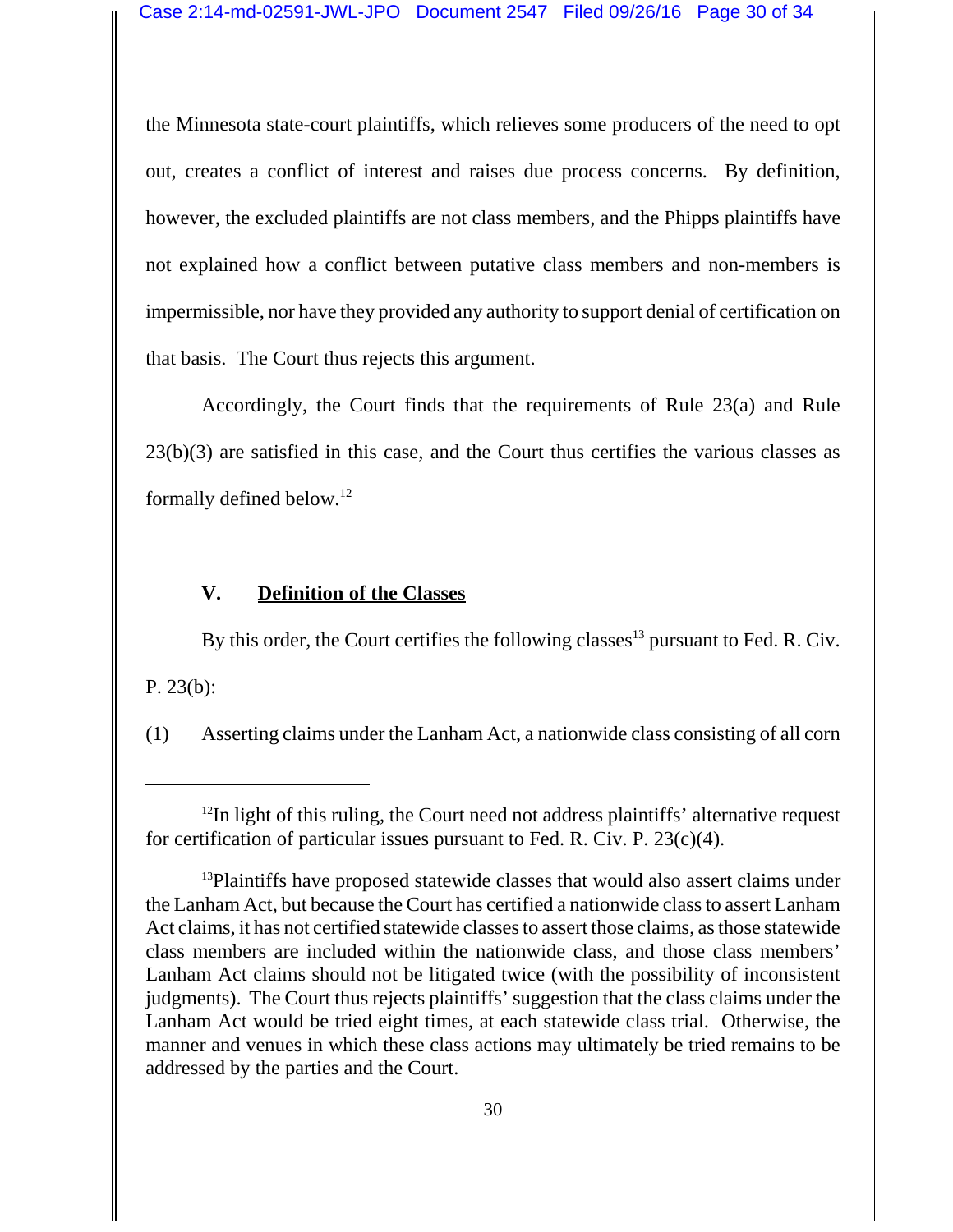producers in the United States who priced any corn for sale after November 18, 2013; excluding (a) the Court and its officers, employees, and relatives, (b) defendants and their subsidiaries, officers, directors, employees, contractors, and agents, (c) government entities, (d) producers who purchased Viptera or Duracade corn seed, and (e) producers who filed suit in Minnesota state court on or before June 15, 2016, and who are represented by attorneys who executed a joint prosecution agreement with plaintiffs' co-lead counsel. A "producer" is a person or entity listed as a producer on an FSA-578 form filed with the United States Department of Agriculture.

- (2) Asserting claims for negligence and for tortious interference, a statewide class consisting of all corn producers in Arkansas who priced any corn for sale after November 18, 2013; excluding (a) the Court and its officers, employees, and relatives, (b) defendants and their subsidiaries, officers, directors, employees, contractors, and agents, (c) government entities, (d) producers who purchased Viptera or Duracade corn seed, and (e) producers who filed suit in Minnesota state court on or before June 15, 2016, and who are represented by attorneys who executed a joint prosecution agreement with plaintiffs' co-lead counsel. A "producer" is a person or entity listed as a producer on an FSA-578 form filed with the United States Department of Agriculture.
- (3) Asserting claims for negligence and for violations of the Illinois Consumer Fraud and Deceptive Business Practices Act, a statewide class consisting of all corn producers in Illinois who priced any corn for sale after November 18, 2013; excluding (a) the Court and its officers, employees, and relatives, (b) defendants and their subsidiaries, officers, directors, employees, contractors, and agents, (c) government entities, (d) producers who purchased Viptera or Duracade corn seed, and (e) producers who filed suit in Minnesota state court on or before June 15, 2016, and who are represented by attorneys who executed a joint prosecution agreement with plaintiffs' co-lead counsel. A "producer" is a person or entity listed as a producer on an FSA-578 form filed with the United States Department of Agriculture.
- (4) Asserting claims for negligence, a statewide class consisting of all corn producers in Iowa who priced any corn for sale after November 18, 2013; excluding (a) the Court and its officers, employees, and relatives, (b) defendants and their subsidiaries, officers, directors, employees, contractors, and agents, (c) government entities, (d) producers who purchased Viptera or Duracade corn seed, and (e) producers who filed suit in Minnesota state court on or before June 15, 2016, and who are represented by attorneys who executed a joint prosecution agreement with plaintiffs' co-lead counsel. A "producer" is a person or entity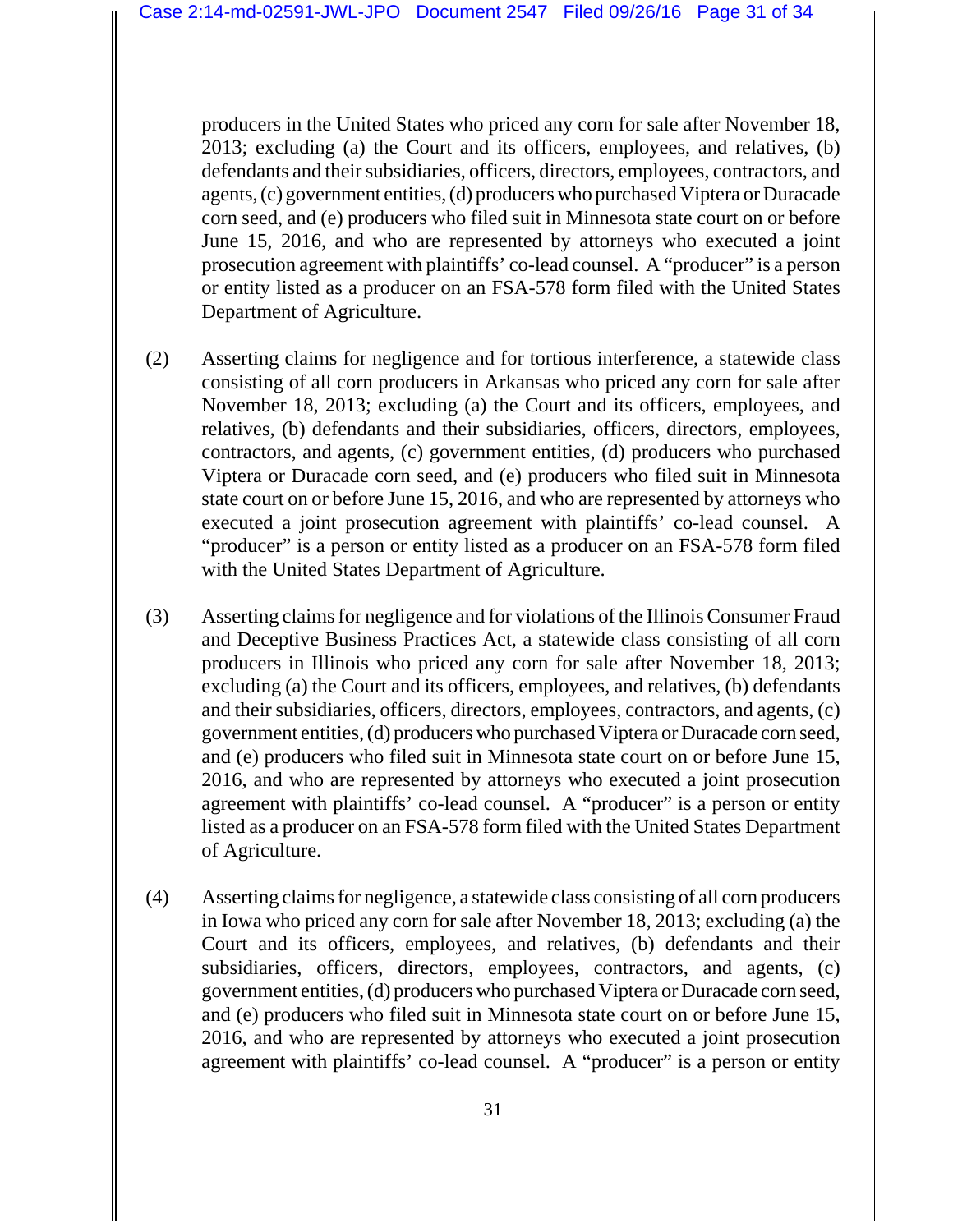listed as a producer on an FSA-578 form filed with the United States Department of Agriculture.

- (5) Asserting claims for negligence, a statewide class consisting of all corn producers in Kansas who priced any corn for sale after November 18, 2013; excluding (a) the Court and its officers, employees, and relatives, (b) defendants and their subsidiaries, officers, directors, employees, contractors, and agents, (c) government entities, (d) producers who purchased Viptera or Duracade corn seed, and (e) producers who filed suit in Minnesota state court on or before June 15, 2016, and who are represented by attorneys who executed a joint prosecution agreement with plaintiffs' co-lead counsel. A "producer" is a person or entity listed as a producer on an FSA-578 form filed with the United States Department of Agriculture.
- (6) Asserting claims for negligence and for tortious interference, a statewide class consisting of all corn producers in Missouri who priced any corn for sale after November 18, 2013; excluding (a) the Court and its officers, employees, and relatives, (b) defendants and their subsidiaries, officers, directors, employees, contractors, and agents, (c) government entities, (d) producers who purchased Viptera or Duracade corn seed, and (e) producers who filed suit in Minnesota state court on or before June 15, 2016, and who are represented by attorneys who executed a joint prosecution agreement with plaintiffs' co-lead counsel. A "producer" is a person or entity listed as a producer on an FSA-578 form filed with the United States Department of Agriculture.
- (7) Asserting claims for negligence and for violations of the Nebraska Consumer Protection Act, a statewide class consisting of all corn producers in Nebraska who priced any corn for sale after November 18, 2013; excluding (a) the Court and its officers, employees, and relatives, (b) defendants and their subsidiaries, officers, directors, employees, contractors, and agents, (c) government entities, (d) producers who purchased Viptera or Duracade corn seed, and (e) producers who filed suit in Minnesota state court on or before June 15, 2016, and who are represented by attorneys who executed a joint prosecution agreement with plaintiffs' co-lead counsel. A "producer" is a person or entity listed as a producer on an FSA-578 form filed with the United States Department of Agriculture.
- (8) Asserting claims for negligence, a statewide class consisting of all corn producers in Ohio who priced any corn for sale after November 18, 2013; excluding (a) the Court and its officers, employees, and relatives, (b) defendants and their subsidiaries, officers, directors, employees, contractors, and agents, (c) government entities, (d) producers who purchased Viptera or Duracade corn seed,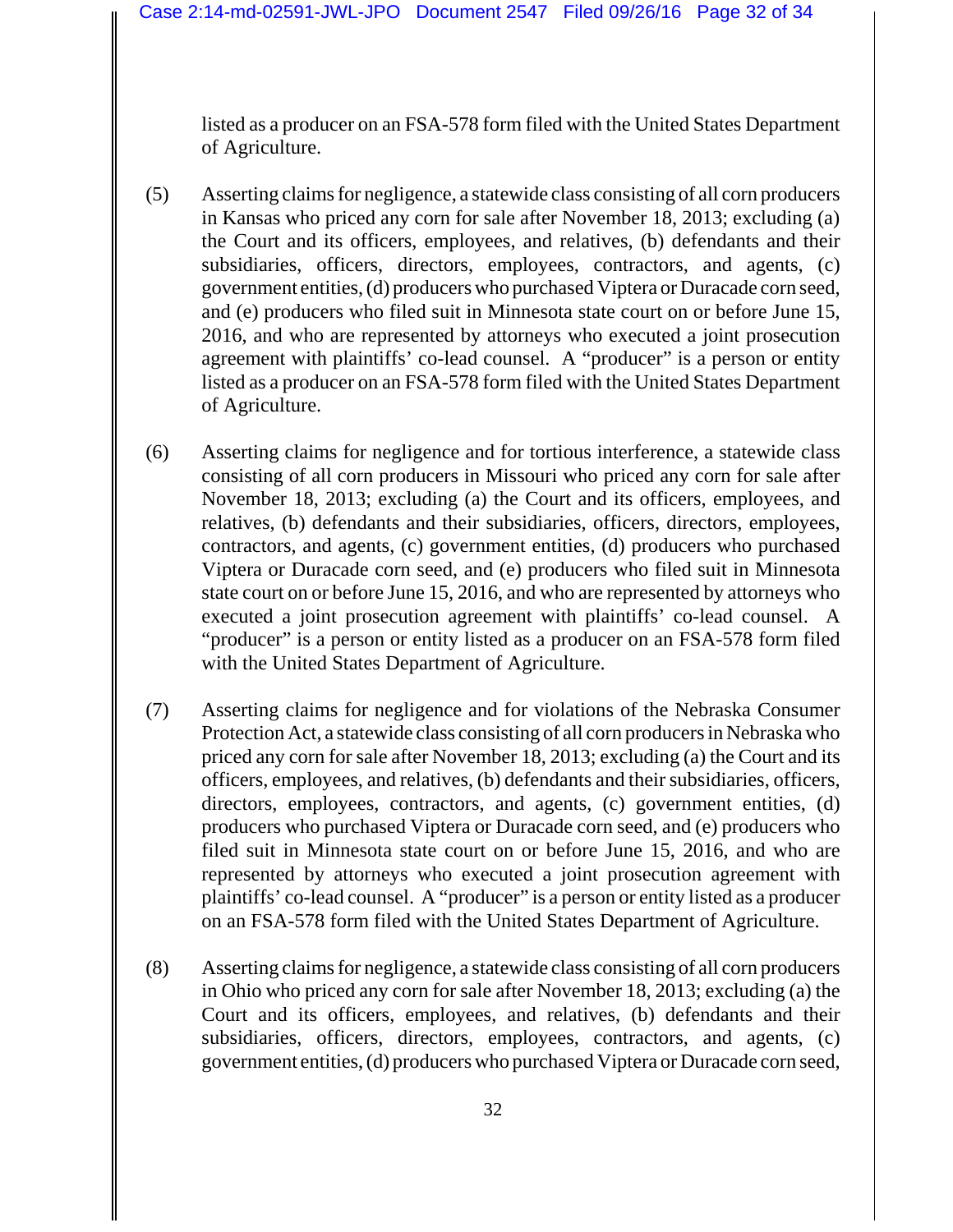and (e) producers who filed suit in Minnesota state court on or before June 15, 2016, and who are represented by attorneys who executed a joint prosecution agreement with plaintiffs' co-lead counsel. A "producer" is a person or entity listed as a producer on an FSA-578 form filed with the United States Department of Agriculture.

(9) Asserting claims for negligence, a statewide class consisting of all corn producers in South Dakota who priced any corn for sale after November 18, 2013; excluding (a) the Court and its officers, employees, and relatives, (b) defendants and their subsidiaries, officers, directors, employees, contractors, and agents, (c) government entities, (d) producers who purchased Viptera or Duracade corn seed, and (e) producers who filed suit in Minnesota state court on or before June 15, 2016, and who are represented by attorneys who executed a joint prosecution agreement with plaintiffs' co-lead counsel. A "producer" is a person or entity listed as a producer on an FSA-578 form filed with the United States Department of Agriculture.

These classes shall be represented by the named plaintiffs proposed as representatives in plaintiffs' latest master class action complaint.

# **VI. Appointment of Class Counsel**

Fed. R. Civ. P. 23(g) provides that a court certifying a class must appoint class counsel, and plaintiffs request that Don M. Downing, Patrick J. Stueve, Scott Powell, and William Chaney be so appointed. These attorneys, who are co-lead counsel in the MDL litigation, have demonstrated their fitness to serve as class counsel throughout this litigation, and the Court has not received any objections to their appointment as class counsel. Accordingly, the Court finds that appointment of these attorneys as class counsel is appropriate, and it hereby makes such appointment.